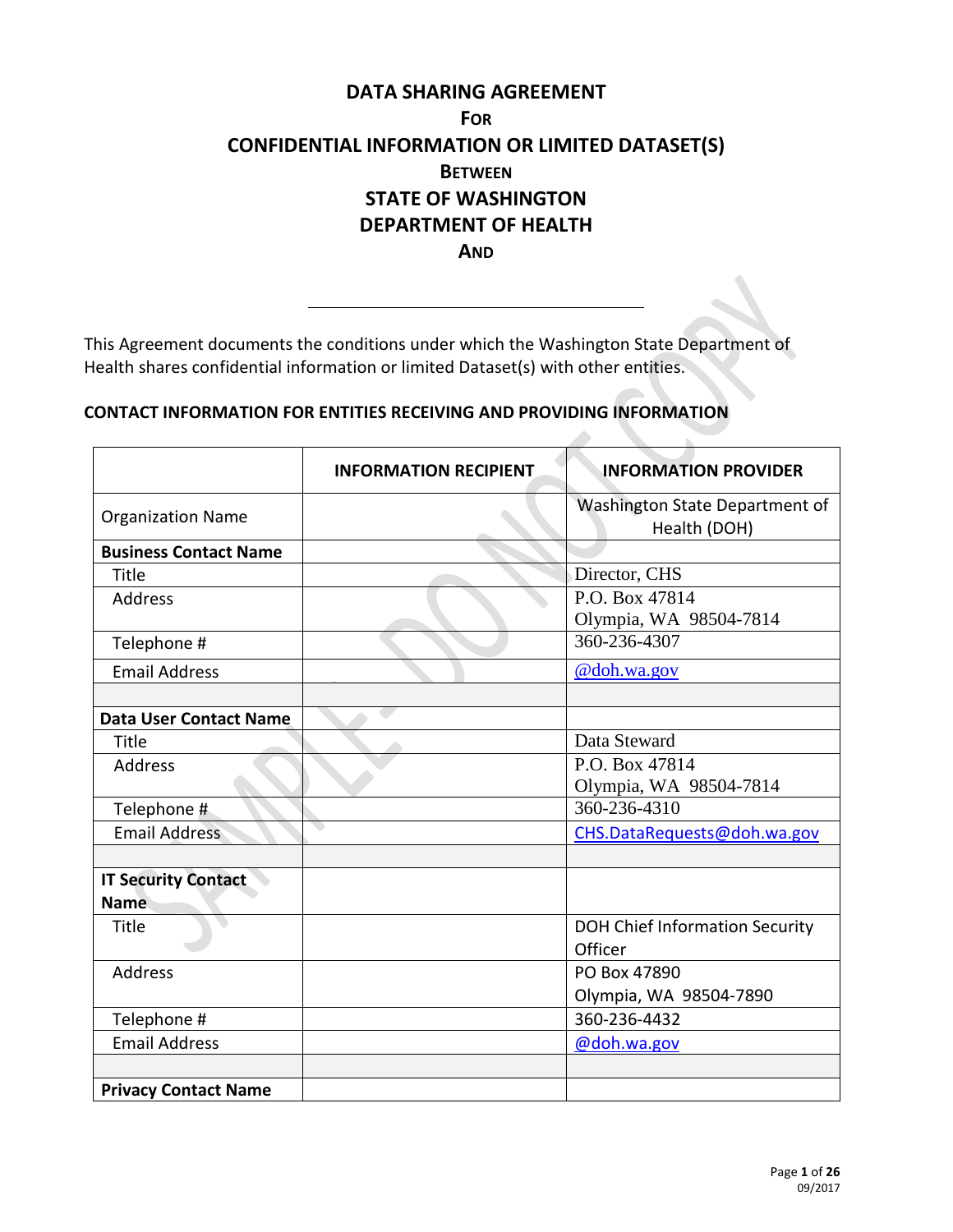| Title                | <b>DOH Chief Information</b> |
|----------------------|------------------------------|
|                      | Governance Officer           |
| <b>Address</b>       | P. O. Box 47890              |
|                      | Olympia, WA 98504-7890       |
| Telephone #          | (360) 236-3912               |
| <b>Email Address</b> | @doh.wa.gov                  |
|                      |                              |

S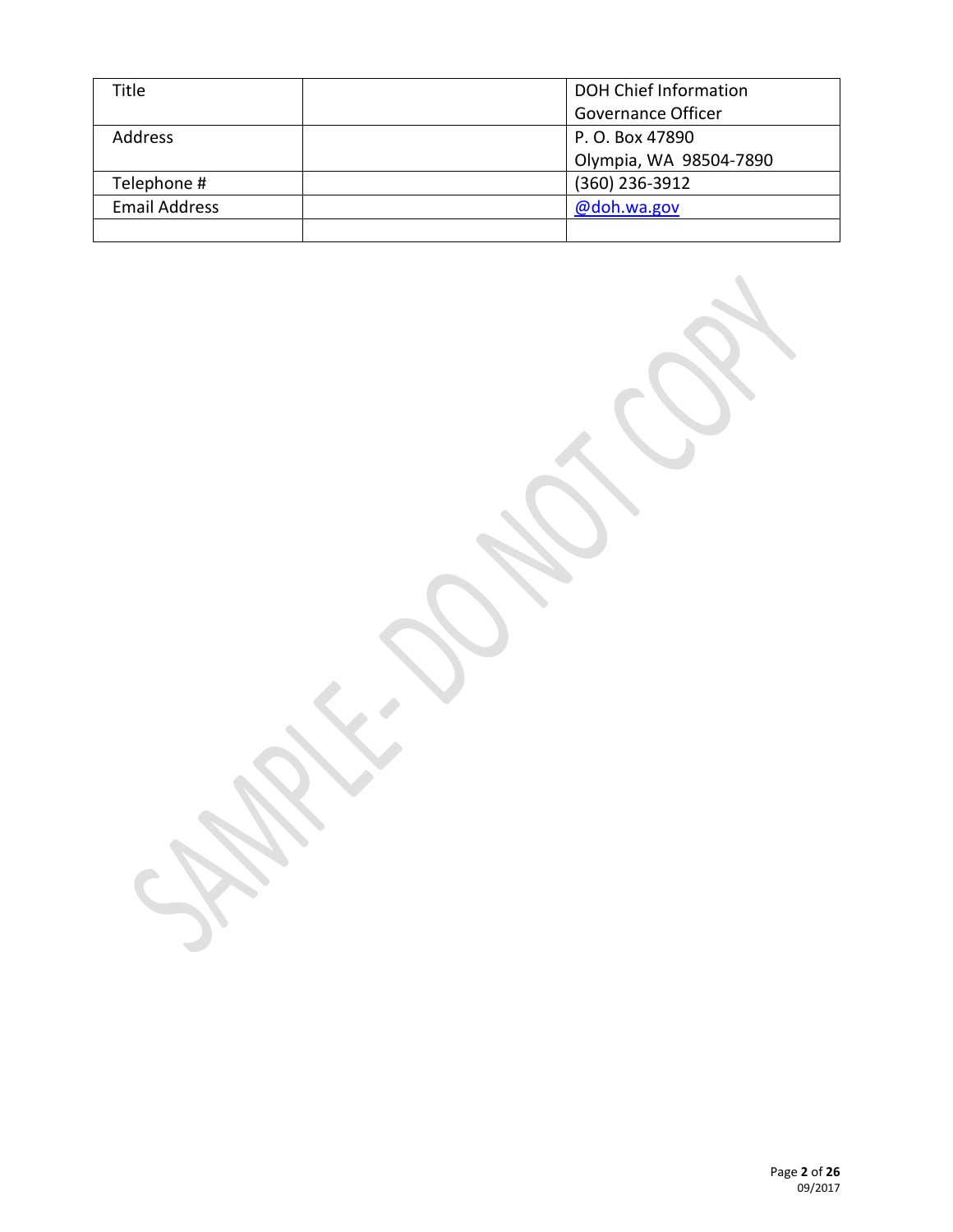# **DEFINITIONS**

**Authorized user** means a recipient's employees, agents, assigns, representatives, independent contractors, or other persons or entities authorized by the data recipient to access, use or disclose information through this agreement.

Authorized user agreement means the confidentiality agreement a recipient requires each of its Authorized Users to sign prior to gaining access to Public Health Information.

**Breach of confidentiality** means unauthorized access, use or disclosure of information received under this agreement. Disclosure may be oral or written, in any form or medium.

**Breach of security** means an action (either intentional or unintentional) that bypasses security controls or violates security policies, practices, or procedures.

**Confidential information** a "writing" containing data/information that an individual or establishment has provided in a relationship of trust, with the expectation that it will not be divulged in an identifiable form. In general, confidential data/information is any data/information that is exempt from public disclosure under either state or federal law. If data/information is exempt from public disclosure, it is confidential and entitled to protection. Data/information exempt from disclosure includes, but is not limited to, information protected under the state Public Records Act (RCW 42.56), Medical Records—Health Care Information Access and Disclosure, (RCW 70.02), and Collection, Use, and Accessibility of Health-related Data (RCW 43.70.050). The confidentiality of specific data elements or information in individual databases or record systems may also be defined by federal or state laws or regulations, or policies or procedures developed for those systems.

**Data storage** means electronic media with information recorded on it, such as CDs/DVDs, computers and similar devices.

**Data transmission** means the process of transferring information across a network from a sender (or source), to one or more destinations.

**Direct identifier** Direct identifiers in research data or records include names; postal address information ( other than town or city, state and zip code); telephone numbers, fax numbers, email addresses; social security numbers; medical record numbers; health plan beneficiary numbers; account numbers; certificate /license numbers; vehicle identifiers and serial numbers, including license plant numbers; device identifiers and serial numbers; web universal resource locators ( URLs); internet protocol (IP) address numbers; biometric identifiers, including finger and voice prints; and full face photographic images and any comparable images.

**Disclosure** means to permit access to or release, transfer, or other communication of confidential information by any means including oral, written, or electronic means, to any party except the party identified or the party that provided or created the record.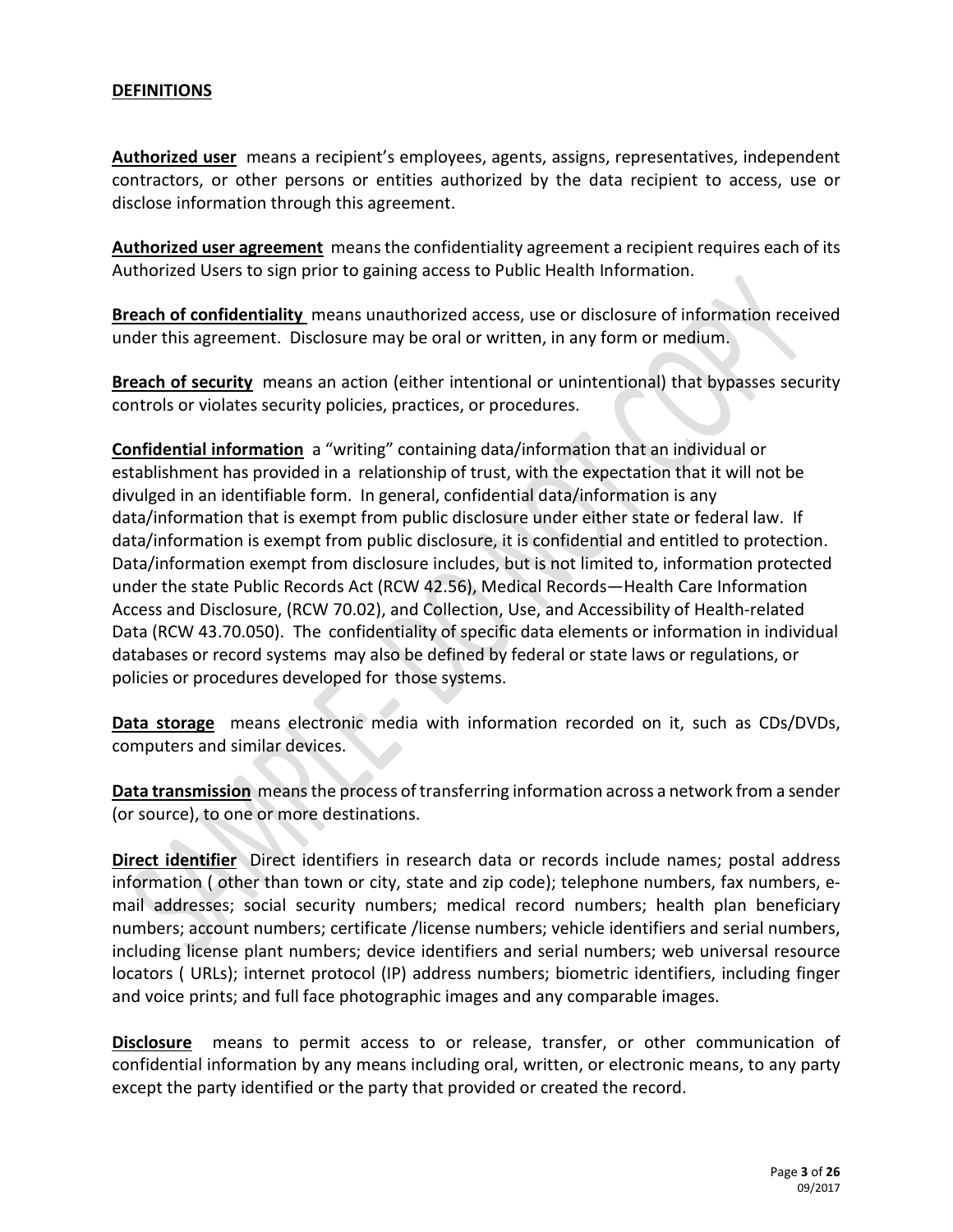**Encryption** means the use of algorithms to encode data making it impossible to read without a specific piece of information, which is commonly referred to as a "key". Depending on the type of information shared, encryption may be required during data transmissions, and/or data storage.

**Identifiable data or records** contains information that reveals or can likely associate the identity of the person or persons to whom the data or records pertain. Research data or records with direct identifiers removed, but which retain indirect identifiers, are still considered identifiable.

**Limited dataset** means a data file that includes potentially identifiable information. A limited dataset does not contain direct identifiers.

**Potentially identifiable information** means information that includes indirect identifiers which may permit linking an individual to that person's health care information. Examples of potentially identifiable information include:

- birth dates;
- admission, treatment or diagnosis dates;
- healthcare facility codes;
- other data elements that may identify an individual. These vary depending on factors such as the geographical location and the rarity of a person's health condition, age, or other characteristic.

**Research** – Code of Federal Regulations 45 CFR 46 defines research as: "…a systematic investigation, including research development, testing and evaluation, designed to develop or contribute to generalizable knowledge" (as defined by the department's Human Research [Review Policy](https://doh.sp.wa.gov/sites/OS/pr/hr/Shared%20Documents/OS03001pol.doc) 03.001). Human subjects research that involves data through intervention or interaction with the individual, or identifiable private (confidential) information should follow the department's [Human Research Review Policy](https://doh.sp.wa.gov/sites/OS/pr/hr/Shared%20Documents/OS03001pol.doc) 03.001.

**Restricted confidential information** means confidential information where especially strict handling requirements are dictated by statutes, rules, regulations or contractual agreements. Violations may result in enhanced legal sanctions.

**State holidays** Days of the week excluding weekends and state holidays; namely, New Year's Day, Martin Luther King Jr. Day, President's Day, Memorial Day, Labor Day, Independence Day, Veterans' Day, Thanksgiving day, the day after Thanksgiving day, and Christmas. Note: When January 1, July 4, November 11 or December 25 falls on Saturday, the preceding Friday is observed as the legal holiday. If these days fall on Sunday, the following Monday is the observed holiday.

**Writing** means handwriting, typewriting, printing, photostatting, photographing, and every other means of recording any form of communication or representation, including, but not limited to, letters, words, pictures, sounds, or symbols, or combination thereof, and all papers, maps, magnetic or paper tapes, photographic films and prints, motion picture, film and video recordings, magnetic or punched cards, discs, drums, diskettes, sound recordings, and other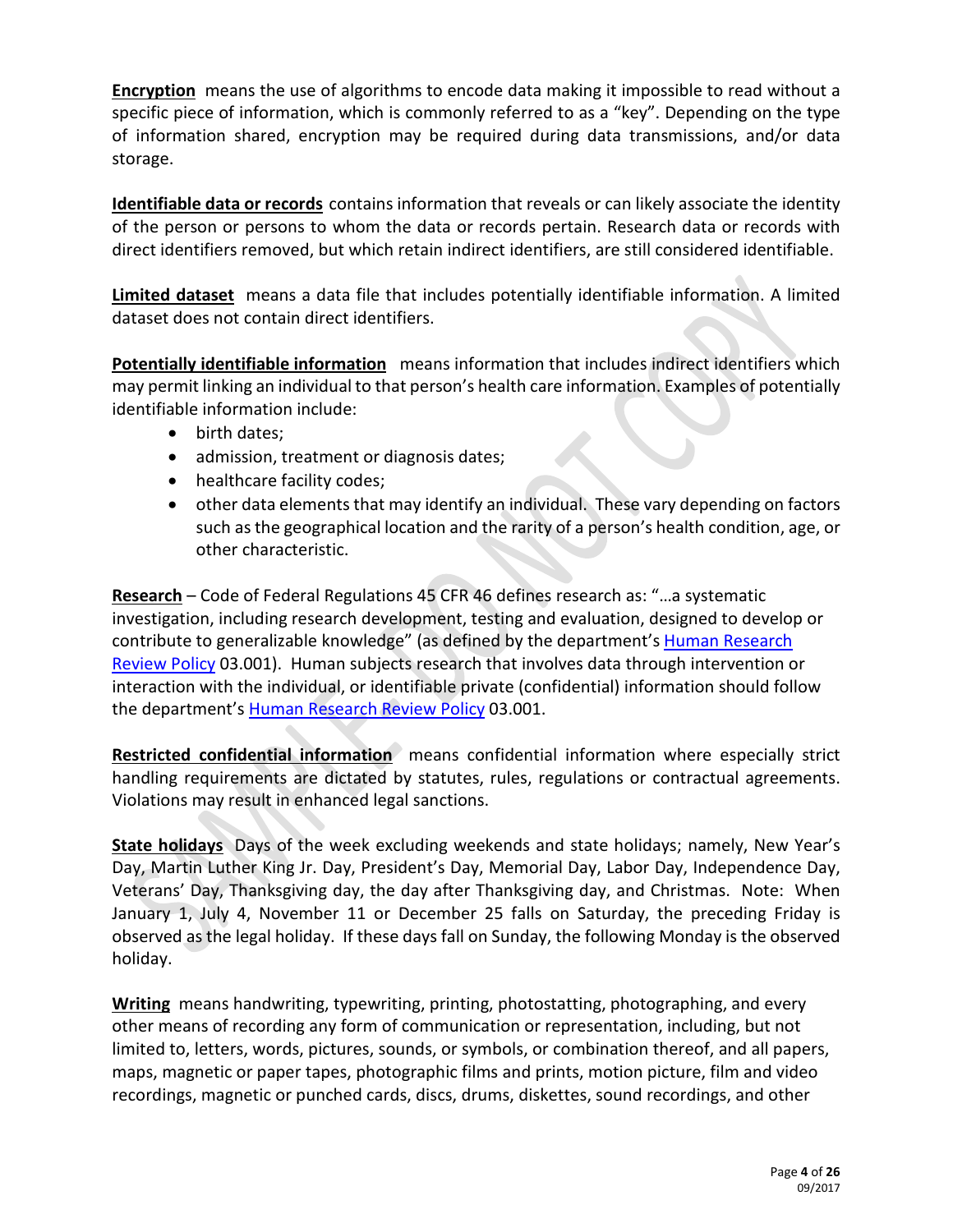documents including existing data compilations from which information may be obtained or translated. [RCW 42.56.010 (3)]

# **OPTIONAL DEFINITIONS:**

**Health care information** means any information, whether oral or recorded in any form or medium, that identifies or can readily be associated with the identity of a patient and directly relates to the patient's health care…." RCW 70.02.010(7)

**Health information** is any information that pertains to health behaviors, human exposure to environmental contaminants, health status, and health care. Health information includes health care information as defined by RCW 70.02.010 and health related data as defined in RCW 43.70.050.

**Health Information Exchange (HIE)** means the statewide hub that provides technical services to support the secure exchange of health information between HIE participants.

**Human research review** is the process used by institutions that conduct human subject research to ensure that:

- the rights and welfare of human subjects are adequately protected;
- the risks to human subjects are minimized, are not unreasonable, and are outweighed by the potential benefits to them or by the knowledge gained; and
- the proposed study design and methods are adequate and appropriate in light of the stated research objectives.

Research that involves human subjects or their identifiable personal records should be reviewed and approved by an institutional review board (IRB) per requirements in federal and state laws and regulations and state agency policies.

**Identifiable data or records:**contains information that reveals or can likely associate with the identity of the person or persons to whom the data or records pertain. Research data or records with direct identifiers removed, but which retain indirect identifiers, are still considered identifiable.

**Indirect identifiers** are indirect identifiers in research data or records that include all geographic identifiers smaller than a state , including street address, city, county, precinct, Zip code, and their equivalent postal codes, except for the initial three digits of a ZIP code; all elements of dates ( except year ) for dates directly related to an individual, including birth date, admission date, discharge date, date of death; and all ages over 89 and all elements of dates ( including year) indicative of such age, except that such age and elements may be aggregated into a single category of age 90 or older.

**Normal business hours** are state business hours Monday through Friday from 8:00 a.m. to 5:00 p.m. except state holidays.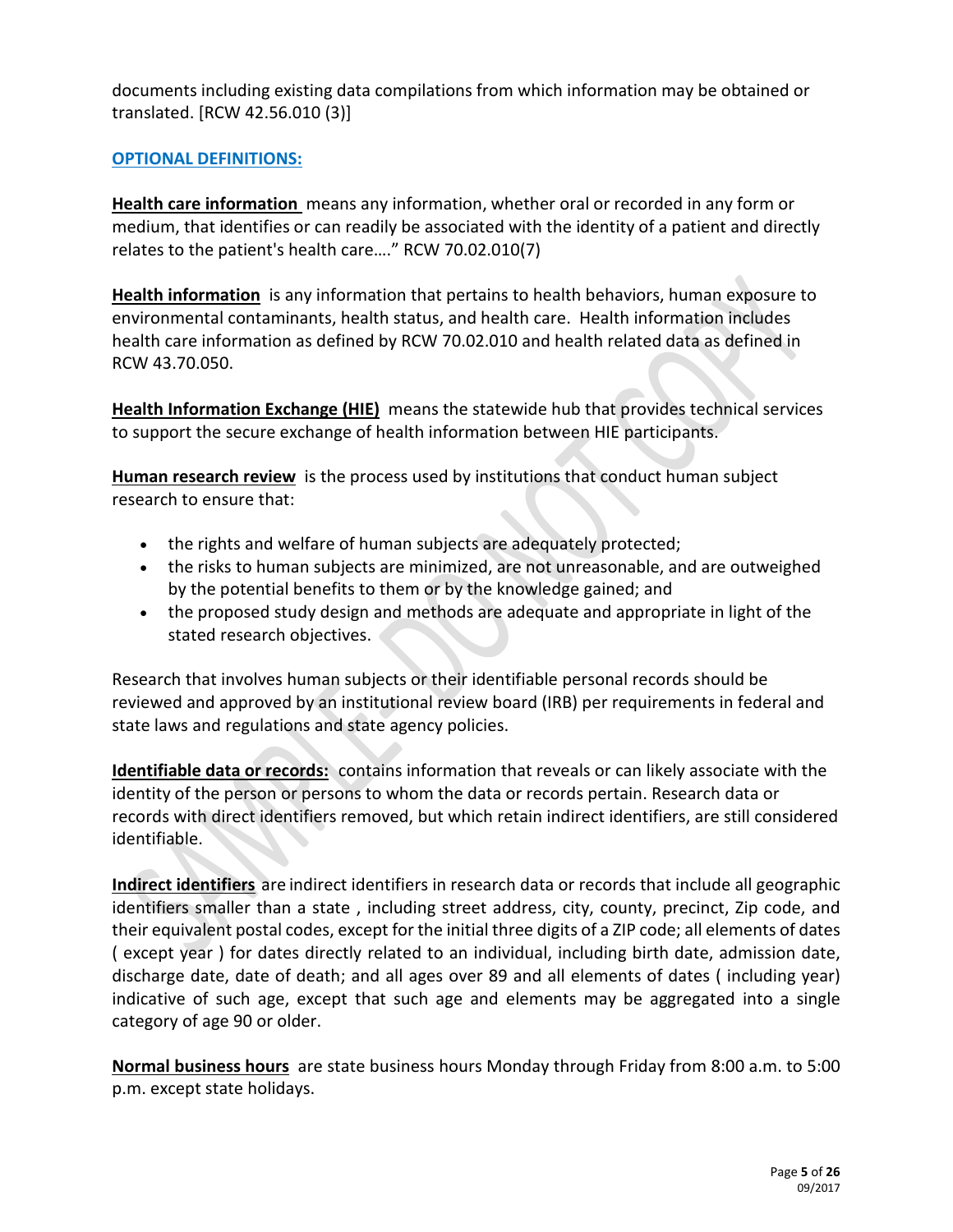# **DEFINITIONS FOR CHARS:**

**"Direct Identifier"** means data or records that include;

- Patient first name;
- Patient middle name(s);
- Patient last name;
- Social Security number;
- Patient control number or medical record number;
- Patient zip code  $+$  four digits;
- Dates that include day, month, and year; and
- Admission and discharge dates in combination.

**"Potentially Identifiable Data File":**means the data file that contains indirect patient identifiers. Information from the file can likely be associated with the identity of the person or persons to whom the data or records pertain when combined with other information.

**"Indirect identifiers":** means information that may identify a patient when combined with other information. Identification of a specific patient is more likely when a file contains a group of ten or fewer similar hospitalizations. Indirect patient identifiers include the following data elements, in combination or individually, when they create a group of ten or fewer similar hospitalizations in a file:

- Hospital or provider identifiers;
- Five digit zip code;
- County, state, and country of residence;
- Dates that include month and year;
- Admission and discharge hour;
- Secondary diagnosis, procedure, present on admission, external cause of injury, and payer codes;
- Age in years; and
- Race and ethnicity.

# **GENERAL TERMS AND CONDITIONS**

## **I. USE OF INFORMATION**

The Information Recipient agrees to strictly limit use of information obtained or created under this Agreement to the purposes stated in Exhibit I (and all other Exhibits subsequently attached to this Agreement). For example, unless the Agreement specifies to the contrary the Information Recipient agrees not to:

- Link information received under this Agreement with any other information.
- Use information received under this Agreement to identify or contact individuals.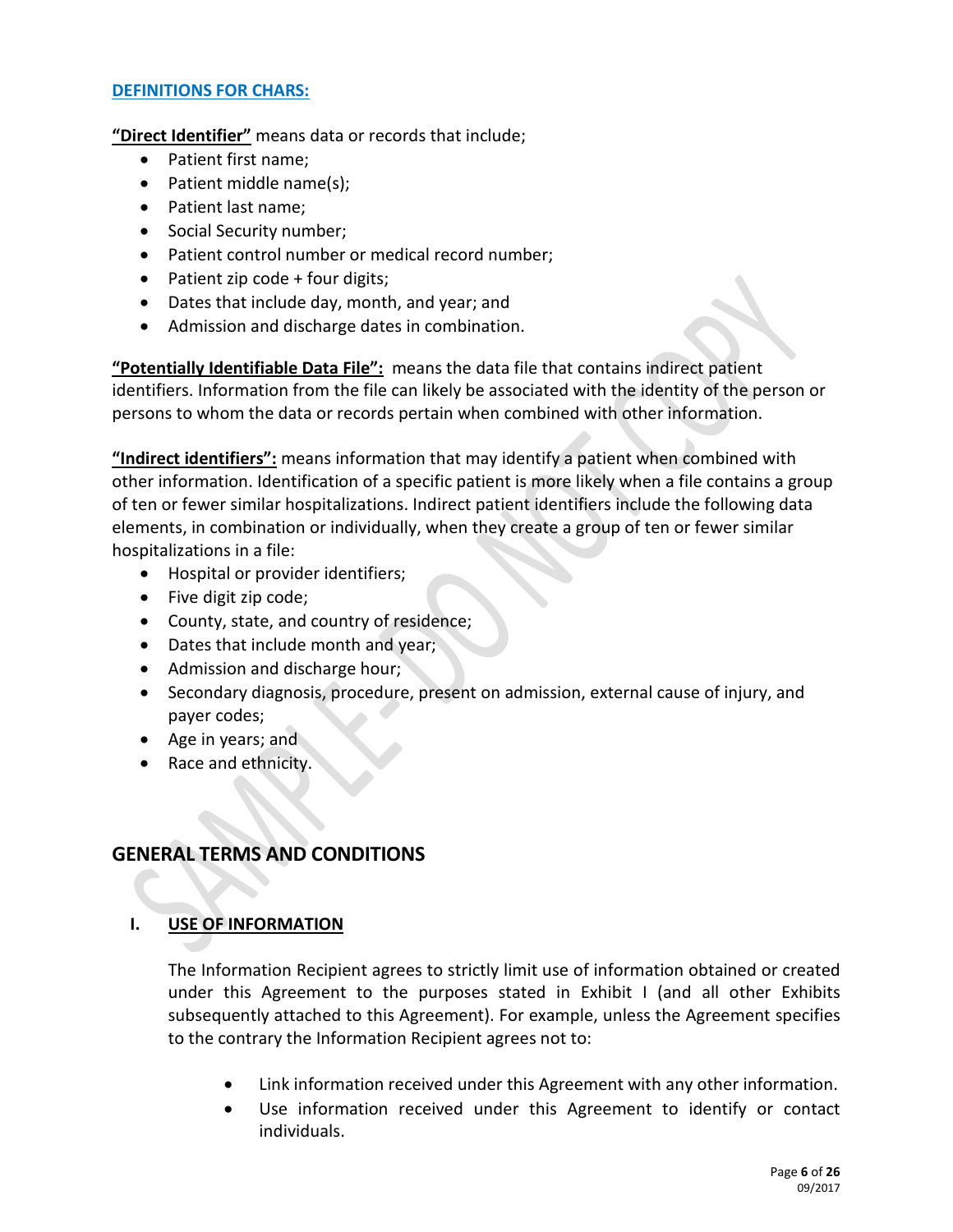The Information Recipient shall construe this clause to provide the maximum protection of the information that the law allows.

## **II. SAFEGUARDING INFORMATION**

### A. CONFIDENTIALITY

Information Recipient agrees to:

- Follow DOH small numbers guidelines as well as dataset specific small numbers requirements. (Appendix D)
- Limit access and use of the information:
	- To the minimum amount of information.
	- To the fewest people.
	- For the least amount of time required to do the work.
- Assure that all people with access to the information understand their responsibilities regarding it.
- Assure that every person (e.g., employee or agent) with access to the information signs and dates the "Use and Disclosure of Confidential Information Form" (Appendix A) before accessing the information.
	- Retain a copy of the signed and dated form as long as required in Data Disposition Section.

The Information Recipient acknowledges the obligations in this section survive completion, cancellation, expiration or termination of this Agreement.

# B. SECURITY

The Information Recipient assures that its security practices and safeguards meet Washington State Office of the Chief Information Officer (OCIO) security standard 141.10 *[Securing Information Technology Assets.](https://ocio.wa.gov/policies/141-securing-information-technology-assets)* 

For the purposes of this Agreement, compliance with the HIPAA Security Standard and all subsequent updates meets OCIO standard 141.10 "Securing Information Technology Assets."

The Information Recipient agrees to adhere to the Data Security Requirements in Appendix B. The Information Recipient further assures that it has taken steps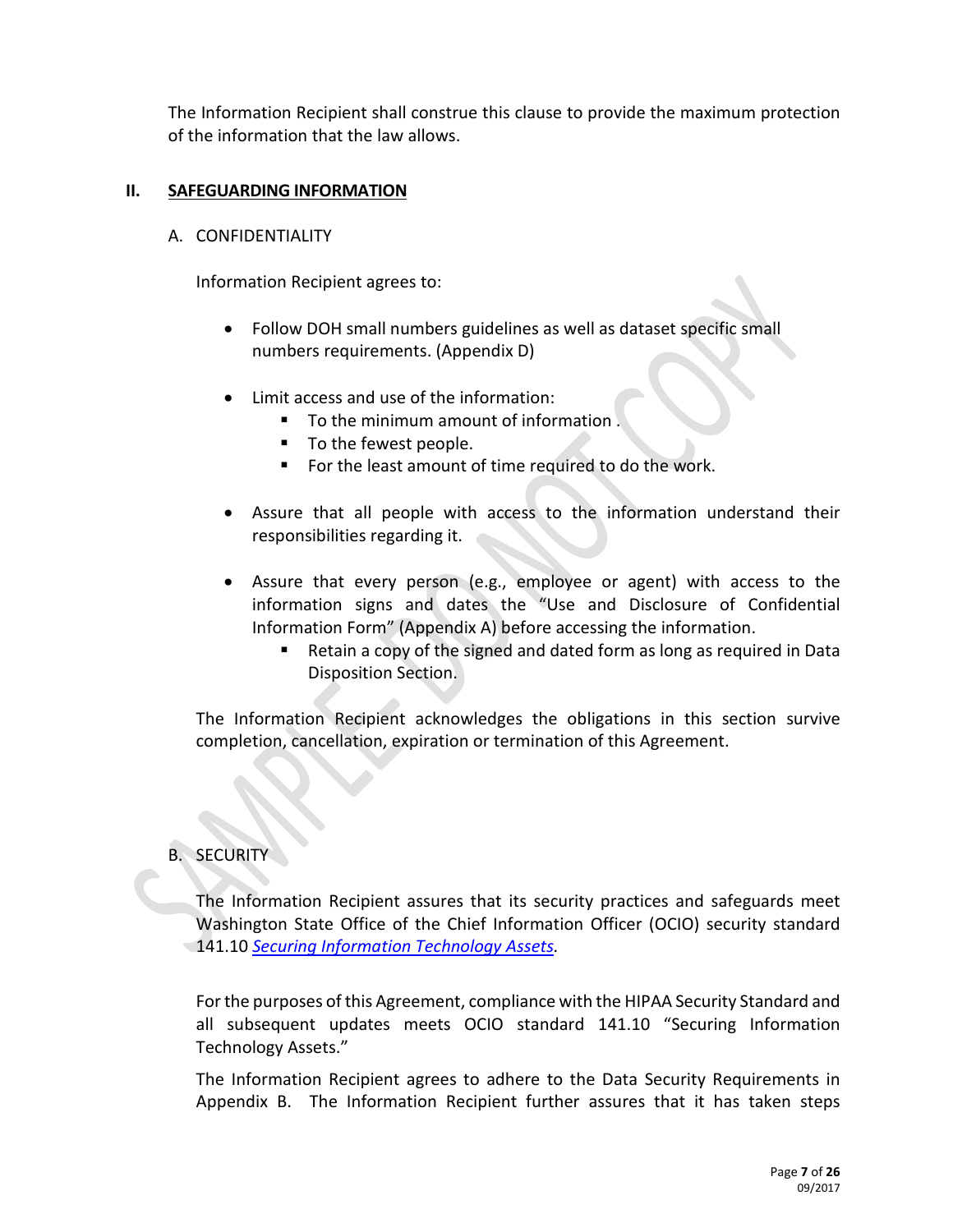necessary to prevent unauthorized access, use, or modification of the information in any form.

The Information Recipient agrees to notify the DOH Chief Information Security Officer within two (2) business days of any suspected or actual confidentiality or security breach.

**Note:** The DOH Chief Information Security Officer must approve any changes to this section prior to Agreement execution; he/she will send approval/denial directly to the DOH Contracts Office and DOH Business Contact.

# C. BREACH NOTIFCATION

The Information Recipient shall notify the DOH Chief Information Security Officer within two (2) business days of any suspected or actual breach of security or confidentiality of information covered by the Agreement.

## **III. RE-DISCLOSURE OF INFORMATION**

Information Recipient agrees to not disclose in any manner all or part of the information identified in this Agreement except as the law requires, this Agreement permits, or with specific prior written permission by the Secretary of the Department of Health.

If the Information Recipient must comply with state or federal public record disclosure laws, and receives a records request where all or part of the information subject to this Agreement is responsive to the request: the Information Recipient will notify the DOH Privacy Officer of the request ten (10) business days prior to disclosing to the requestor. The notice must:

- Be in writing;
- Include a copy of the request or some other writing that shows the:
	- Date the Information Recipient received the request; and
	- The DOH records that the Information Recipient believes are responsive to the request and the identity of the requestor, if known.

## **IV. ATTRIBUTION REGARDING INFORMATION**

Information Recipient agrees to cite "Washington State Department of Health" or other citation as specified, as the source of the information subject of this Agreement in all text, tables and references in reports, presentations and scientific papers.

Information Recipient agrees to cite its organizational name as the source of interpretations, calculations or manipulations of the information subject of this Agreement.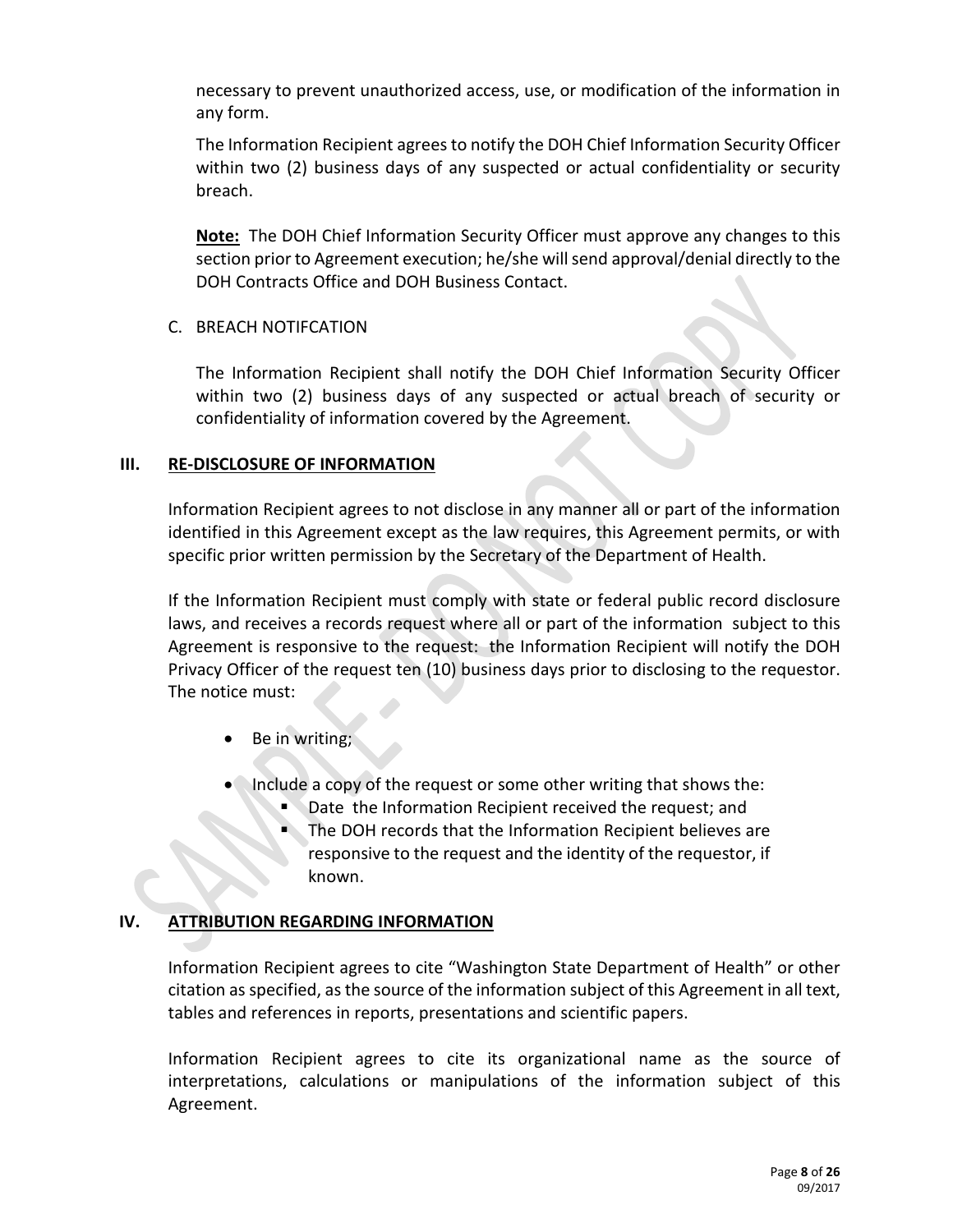# **V. OTHER PROVISIONS**

With the exception of agreements with British Columbia for sharing health information, all data must be stored within the United States.

## **VI. AGREEMENT ALTERATIONS AND AMENDMENTS**

This Agreement may be amended by mutual agreement of the parties. Such amendments shall not be binding unless they are in writing and signed by personnel authorized to bind each of the parties

## **VII. CAUSE FOR TERMINATION**

The Information Recipient acknowledges that unauthorized use or disclosure of the data/information or any other violation of sections II or III, and appendices A or B, may result in the immediate termination of this Agreement.

## **VIII. CONFLICT OF INTEREST**

The DOH may, by written notice to the Information Recipient:

Terminate the right of the Information Recipient to proceed under this Agreement if it is found, after due notice and examination by the Contracting Office that gratuities in the form of entertainment, gifts or otherwise were offered or given by the Information Recipient, or an agency or representative of the Information Recipient, to any officer or employee of the DOH, with a view towards securing this Agreement or securing favorable treatment with respect to the awarding or amending or the making of any determination with respect to this Agreement.

In the event this Agreement is terminated as provided in (VII) above, the DOH shall be entitled to pursue the same remedies against the Information Recipient as it could pursue in the event of a breach of the Agreement by the Information Recipient. The rights and remedies of the DOH provided for in this section are in addition to any other rights and remedies provided by law. Any determination made by the Contracting Office under this clause shall be an issue and may be reviewed as provided in the "disputes" clause of this Agreement.

## **IX. DISPUTES**

Except as otherwise provided in this Agreement, when a genuine dispute arises between the DOH and the Information Recipient and it cannot be resolved, either party may submit a request for a dispute resolution to the Contracts and Procurement Unit. The parties agree that this resolution process shall precede any action in a judicial and quasi-judicial tribunal. A party's request for a dispute resolution must:

Be in writing and state the disputed issues, and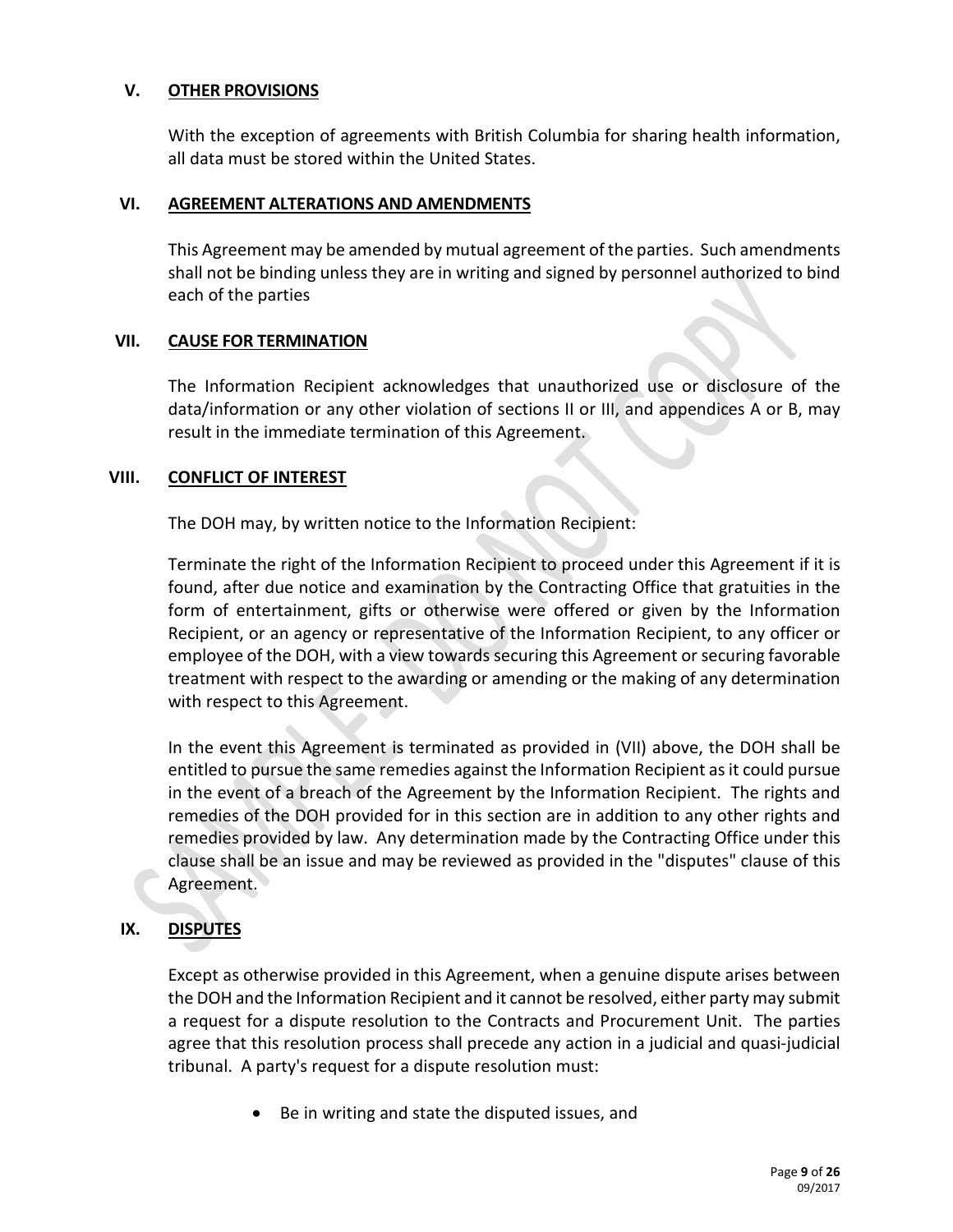- State the relative positions of the parties, and
- State the information recipient's name, address, and his/her department agreement number, and
- Be mailed to the DOH contracts and procurement unit, P. O. Box 47905, Olympia, WA 98504-7905 within thirty (30) calendar days after the party could reasonably be expected to have knowledge of the issue which he/she now disputes.

This dispute resolution process constitutes the sole administrative remedy available under this Agreement.

# **X. EXPOSURE TO DOH BUSINESS INFORMATION NOT OTHERWISE PROTECTED BY LAW AND UNRELATED TO CONTRACT WORK**

During the course of this contract, the information recipient may inadvertently become aware of information unrelated to this agreement. Information recipient will treat such information respectfully, recognizing DOH relies on public trust to conduct its work. This information may be hand written, typed, electronic, or verbal, and come from a variety of sources.

# **XI. GOVERNANCE**

This Agreement is entered into pursuant to and under the authority granted by the laws of the state of Washington and any applicable federal laws. The provisions of this Agreement shall be construed to conform to those laws.

In the event of an inconsistency in the terms of this Agreement, or between its terms and any applicable statute or rule, the inconsistency shall be resolved by giving precedence in the following order:

- Applicable Washington state and federal statutes and rules;
- Any other provisions of the Agreement, including materials incorporated by reference.

# **XII. HOLD HARMLESS**

Each party to this Agreement shall be solely responsible for the acts and omissions of its own officers, employees, and agents in the performance of this Agreement. Neither party to this Agreement will be responsible for the acts and omissions of entities or individuals not party to this Agreement. DOH and the Information Recipient shall cooperate in the defense of tort lawsuits, when possible.

## **XIII. LIMITATION OF AUTHORITY**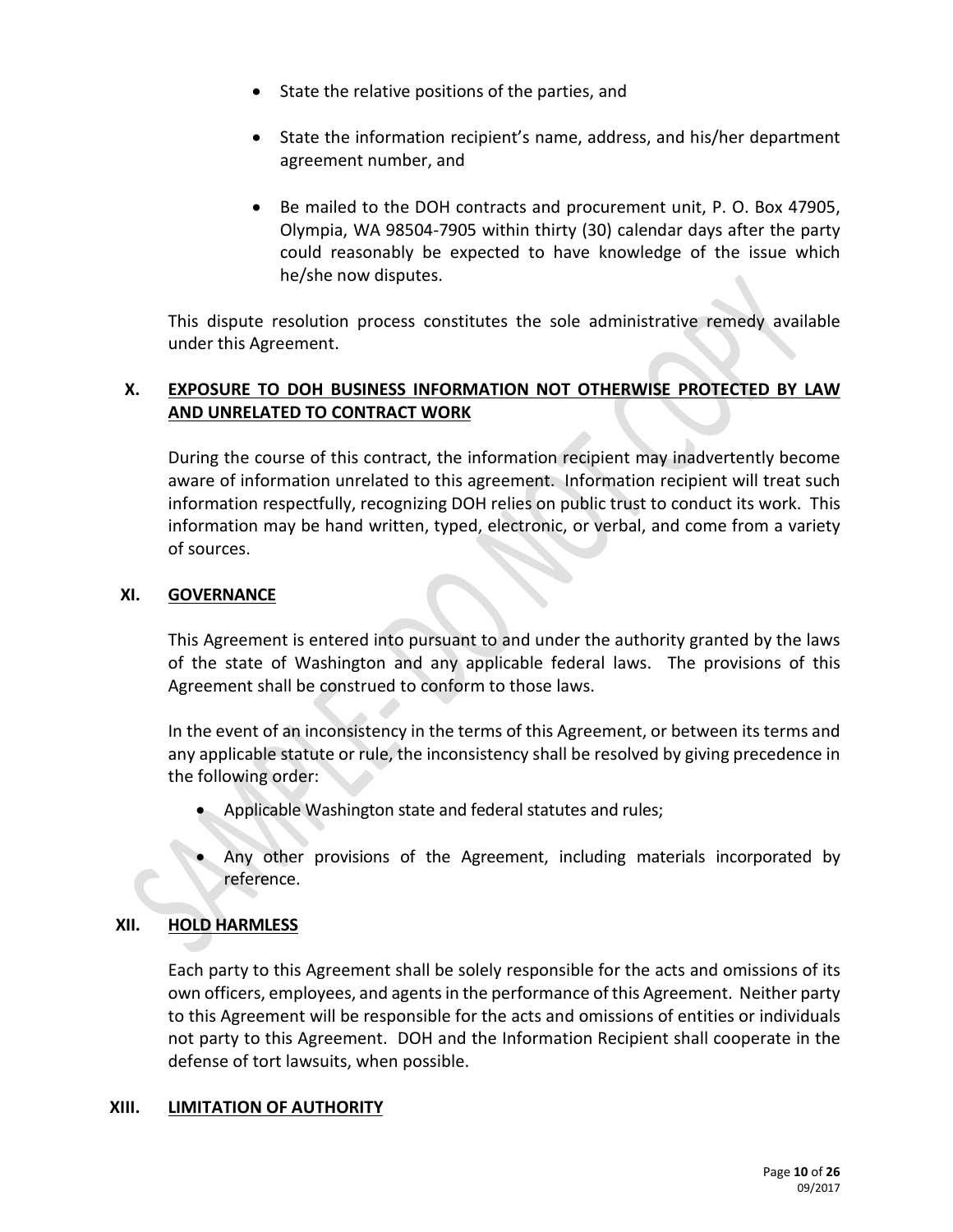Only the Authorized Signatory for DOH shall have the express, implied, or apparent authority to alter, amend, modify, or waive any clause or condition of this Agreement on behalf of the DOH. No alteration, modification, or waiver of any clause or condition of this Agreement is effective or binding unless made in writing and signed by the Authorized Signatory for DOH.

## **XIV. RIGHT OF INSPECTION**

The Information Recipient shall provide the DOH and other authorized entities the right of access to its facilities at all reasonable times, in order to monitor and evaluate performance, compliance, and/or quality assurance under this Agreement on behalf of the DOH.

# **XV. SEVERABILITY**

If any term or condition of this Agreement is held invalid, such invalidity shall not affect the validity of the other terms or conditions of this Agreement, provided, however, that the remaining terms and conditions can still fairly be given effect.

# **XVI. SURVIVORSHIP**

The terms and conditions contained in this Agreement which by their sense and context, are intended to survive the completion, cancellation, termination, or expiration of the Agreement shall survive.

## **XVII. TERMINATION**

Either party may terminate this Agreement upon 30 days prior written notification to the other party. If this Agreement is so terminated, the parties shall be liable only for performance rendered or costs incurred in accordance with the terms of this Agreement prior to the effective date of termination.

## **XVIII. WAIVER OF DEFAULT**

This Agreement, or any term or condition, may be modified only by a written amendment signed by the Information Provider and the Information Recipient. Either party may propose an amendment.

Failure or delay on the part of either party to exercise any right, power, privilege or remedy provided under this Agreement shall not constitute a waiver. No provision of this Agreement may be waived by either party except in writing signed by the Information Provider or the Information Recipient.

## **XIX. ALL WRITINGS CONTAINED HEREIN**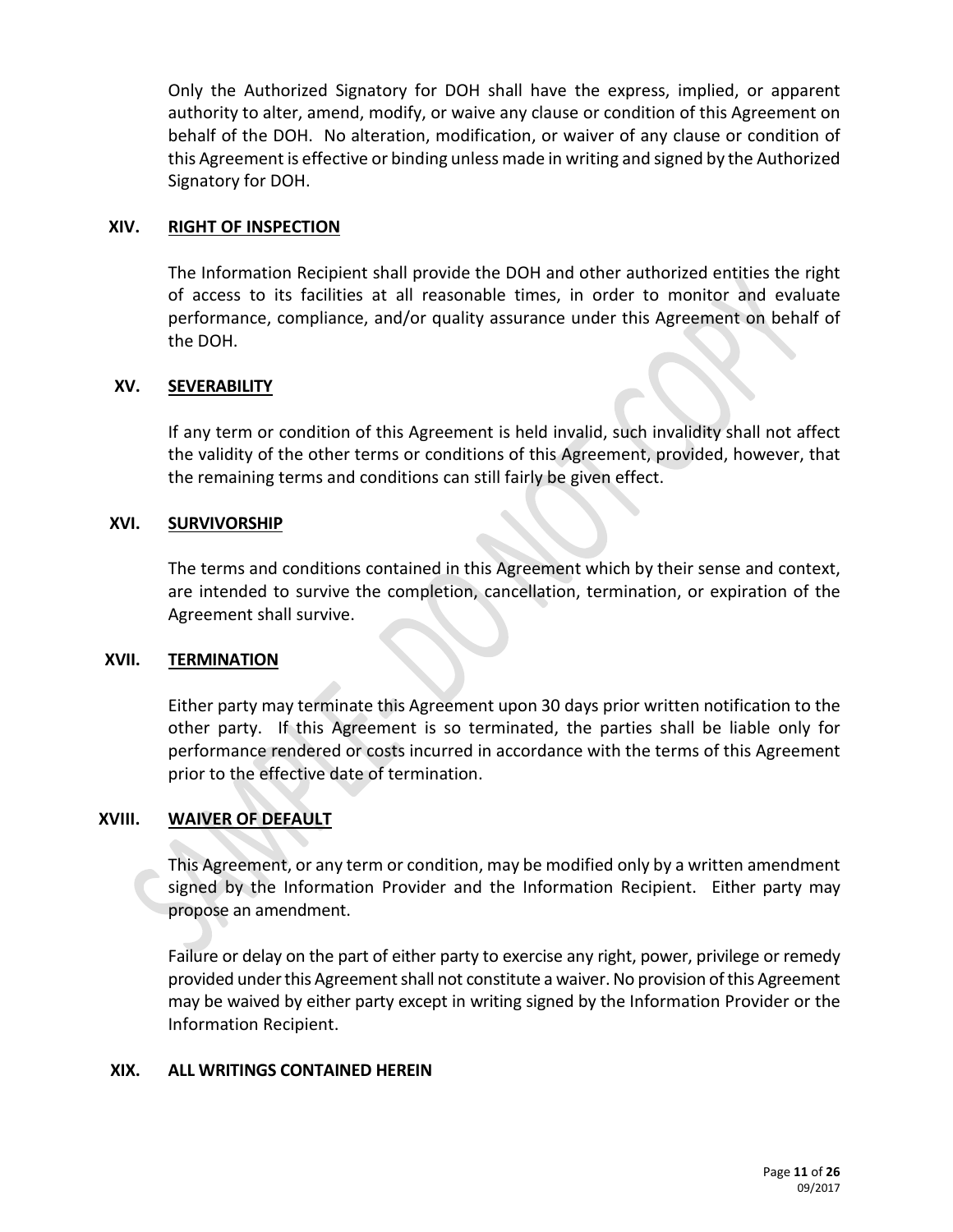This Agreement and attached Exhibit(s) contains all the terms and conditions agreed upon by the parties. No other understandings, oral or otherwise, regarding the subject matter of this Agreement and attached Exhibit(s) shall be deemed to exist or to bind any of the parties hereto.

## **XX. PERIOD OF PERFORMANCE**

This **Agreement** shall be effective from the state of through

**IN WITNESS WHEREOF, the parties have executed this Agreement as of the date of last signature below.**

\_\_\_\_\_\_\_\_\_\_\_\_\_\_\_\_\_\_\_\_\_\_\_\_\_\_\_\_\_\_\_\_\_\_ \_\_\_\_\_\_\_\_\_\_\_\_\_\_\_\_\_\_\_\_\_\_\_\_\_\_\_\_\_

 $\qquad \qquad \qquad \qquad \qquad \qquad \qquad \qquad \qquad \qquad$ 

**INFORMATION PROVIDER INFORMATION RECIPIENT**

State of Washington Department of Health

\_\_\_\_\_\_\_\_\_\_\_\_\_\_\_\_\_\_\_\_\_\_\_\_\_\_\_\_\_\_\_\_\_\_ \_\_\_\_\_\_\_\_\_\_\_\_\_\_\_\_\_\_\_\_\_\_\_\_\_\_\_\_\_

Signature Signature Signature

Print Name Print Name Print Name

Date Date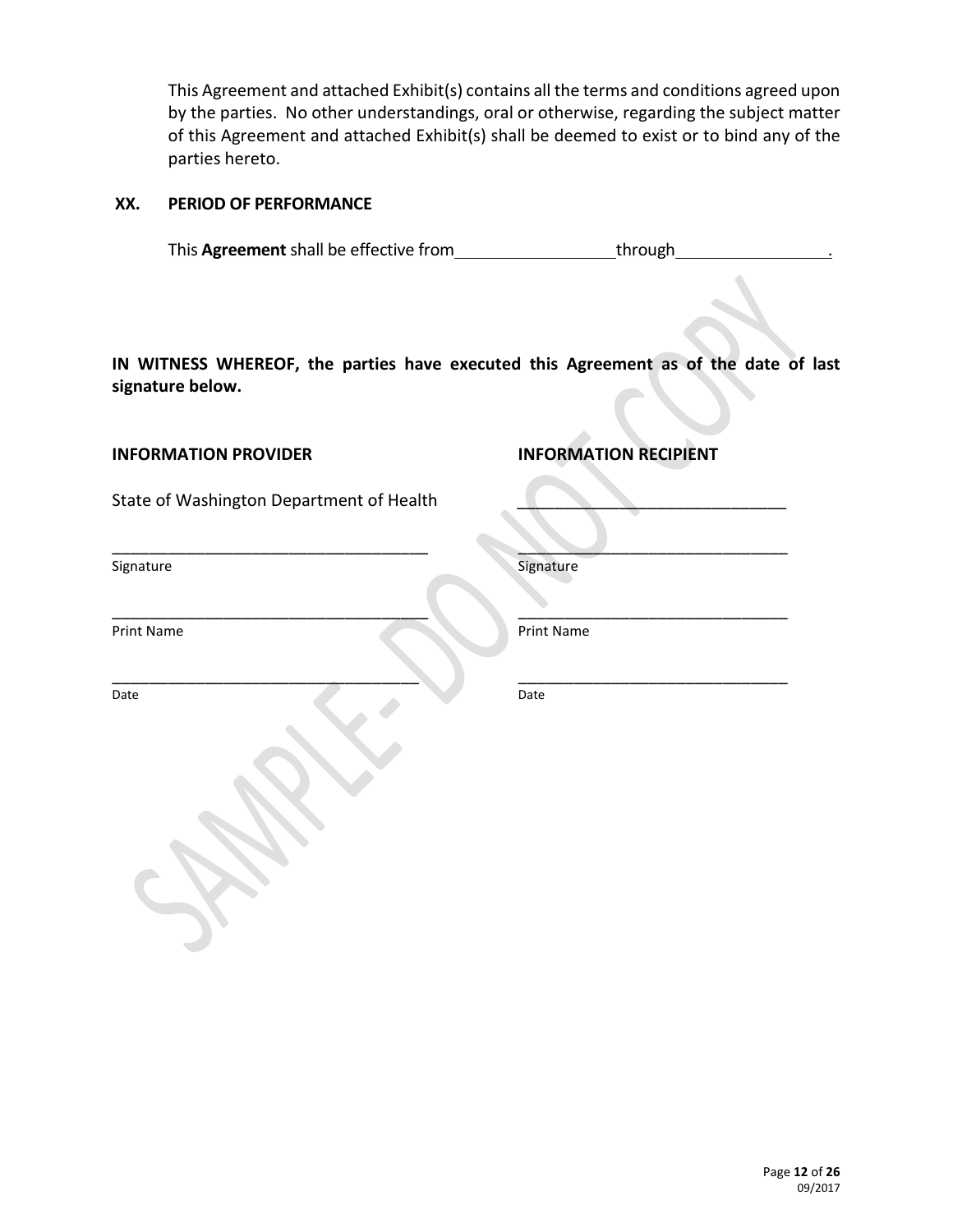# **EXHIBIT I**

# **1. PURPOSE AND JUSTIFICATION FOR SHARING THE DATA**

Provide a detailed description of the purpose and justification for sharing the data, including specifics on how the data will be used.

| Is the purpose of this agreement for human subjects research?                                                                                                                                                                      |  |
|------------------------------------------------------------------------------------------------------------------------------------------------------------------------------------------------------------------------------------|--|
|                                                                                                                                                                                                                                    |  |
| Yes<br><b>No</b>                                                                                                                                                                                                                   |  |
| If yes: Does the research require WA State Institutional Review Board (WSIRB) approval?                                                                                                                                            |  |
| <b>No</b><br>Yes                                                                                                                                                                                                                   |  |
| If yes: The WSIRB has their own set of forms that must be used and this DSA may not be<br>needed. If this DSA is still needed, please provide a copy of the approval.                                                              |  |
| If no: Does the research require an exempt determination from the IRB?                                                                                                                                                             |  |
| <b>No</b><br>Yes                                                                                                                                                                                                                   |  |
| If yes: Please provide a copy of the Exempt Determination Request from the WSIRB.                                                                                                                                                  |  |
| If no: Do the following criteria meet the purpose of this agreement?                                                                                                                                                               |  |
| Agreement is for a de-identified limited data set:<br>Yes<br>No<br>1.<br>Data will not be used to re-identify or contact individuals.<br>Yes<br>No<br>2.<br>Data will not be linked with any other information.<br>Yes<br>No<br>3. |  |

If any of the criteria above are marked "No", attach an Exempt Determination Request to this DSA.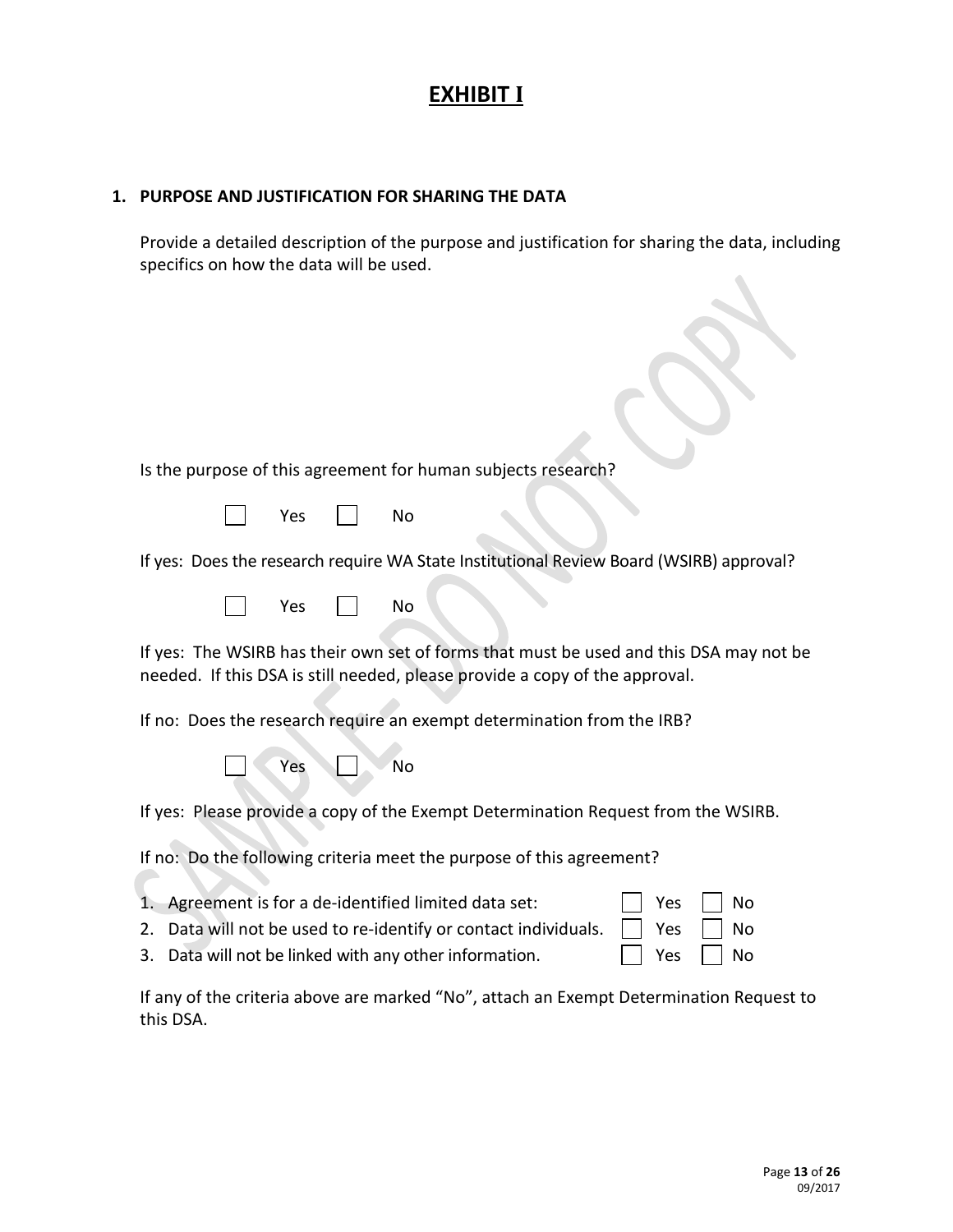## **2. PERIOD OF PERFORMANCE**

This **Exhibit** shall have the same period of performance as the **Agreement** unless otherwise noted below:

Exhibit \_\_\_\_ shall be effective from \_\_\_\_\_\_\_\_\_\_\_\_\_\_\_\_\_\_\_\_\_\_\_\_\_\_\_\_\_\_through

# **3. DESCRIPTION OF DATA**

Information Provider will make available the following information under this Agreement (Include the name of the database and a list of all the data elements being provided):

 CHARS: Limited (1987- enter last year of DSA, as available) [WA CHARS Data Dictionary](http://www.doh.wa.gov/Portals/1/Documents/5300/Dictionary-CHARS-Limited.xlsx)

 WA Birth: Statistical (1980- enter last year of DSA, as available) [WA Birth Statistical Data Dictionary](http://www.doh.wa.gov/Portals/1/Documents/5300/BirthDataDictionary.docx)

 WA Fetal Death: Statistical (1992- enter last year of DSA, as available) [WA Fetal Death Statistical Data Dictionary](http://www.doh.wa.gov/Portals/1/Documents/5300/FetalDeathDataDictionary.docx)

 WA Linked Birth-Infant Death (1981-enter last year of DSA, as available) [WA Linked Birth-Infant Death Data Dictionary](http://www.doh.wa.gov/Portals/1/Documents/5300/InfantDeathDataDictionary.docx)

 WA Linked Birth-CHARS (1987-enter last year of DSA, as available) [WA Linked Birth-CHARS Field List](http://www.doh.wa.gov/Portals/1/Documents/5300/VariableListLinkedBirthCHARSfile.xlsx)

The information described in this section is:



 $\times$  Potentially identifiable information (Category 3) Internal [public information requiring authorized access] (Category 2) Public Information (Category 1)

Any reference to data/information in this Agreement shall be the data/information as described in this Exhibit.

# **4. STATUTORY AUTHORITY TO SHARE INFORMATION**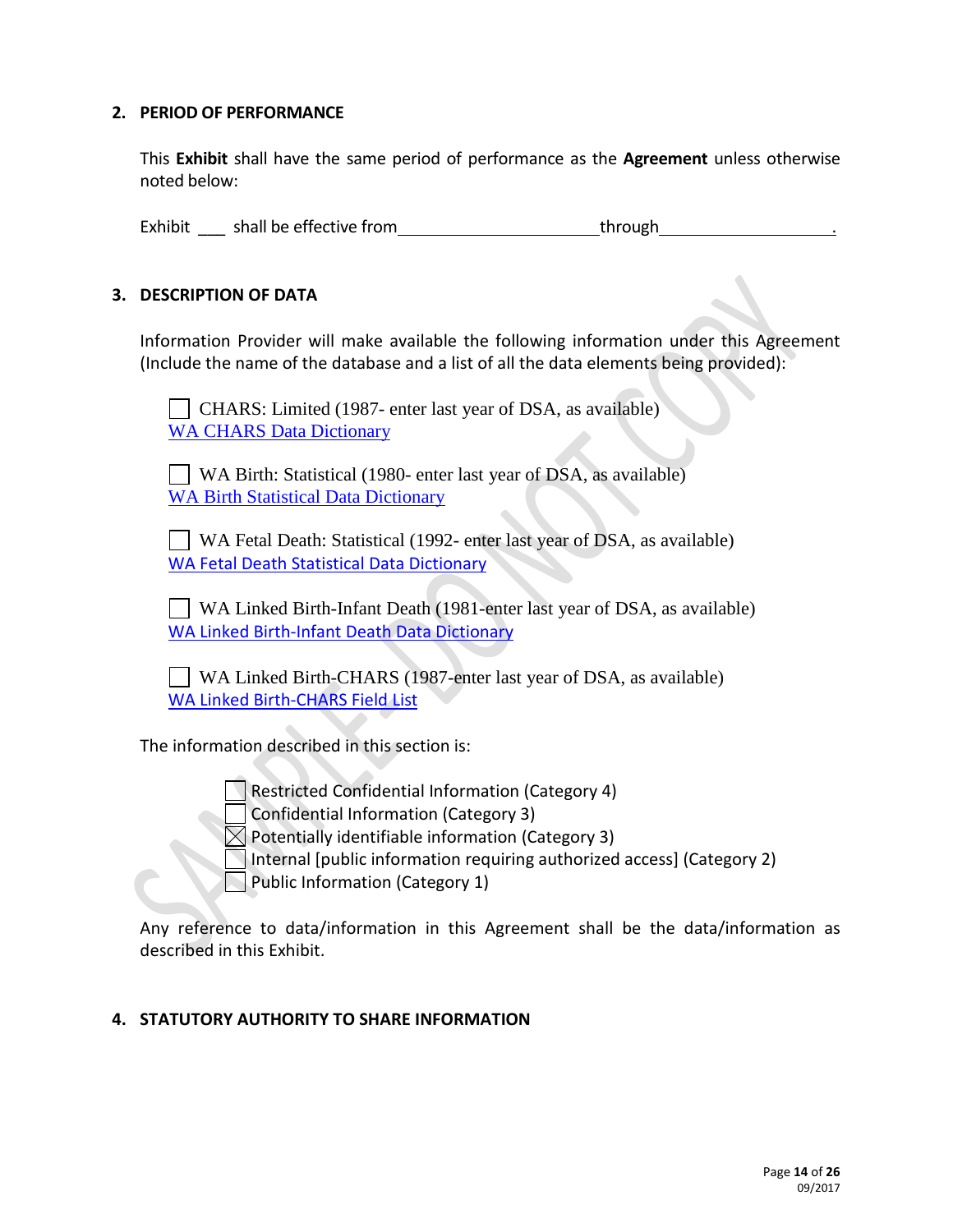**DOH statutory authority** to obtain and disclose the confidential information or limited Dataset(s) identified in this Exhibit to the Information Recipient:

**RCW 43.20.050 – Powers and duties of state board of health RCW 43.70.050 – Collection, use, and accessibility of health-related data RCW 70.02.050 – Disclosure without patient's authorization**

# **CHARS**

**RCW 43.20.050** – Powers and duties of state board of health **RCW 43.70.050** – Collection, use, and accessibility of health-related data **RCW 70.02.050** – Disclosure without patient's authorization **RCW 43.70.052** - Hospital financial and patient discharge data and WAC 246-455-085 regulate sharing and receiving CHARS data.

# **Vital Statistics**

**RCW 43.20.050** – Powers and duties of state board of health **RCW 43.70.050** – Collection, use, and accessibility of health-related data **RCW 70.02.050** – Disclosure without patient's authorization

**RCW 42.56** - Public Records Act provides that a number of types of information or records are exempt from public inspection and copying. In addition, records are exempt from disclosure if any other statute exempts or prohibits disclosure.

**RCW 43.70.052** - Hospital financial and patient discharge data **RCW 70.58.104** - Reproductions of vital records **WAC 246-490-010—246-490-020** - Requesting vital records information without personal identifiers

**Information Recipient's statutory authority** to receive the confidential information or limited Dataset(s) identified in this Exhibit

# **CHARS**

**RCW 43.20.050** – Powers and duties of state board of health **RCW 43.70.050** – Collection, use, and accessibility of health-related data **RCW 70.02.050** – Disclosure without patient's authorization **RCW 43.70.052** - Hospital financial and patient discharge data and WAC 246-455-085 regulate sharing and receiving CHARS data.

# **Vital Statistics**

**RCW 42.56** - Public Records Act provides that a number of types of information or records are exempt from public inspection and copying. In addition, records are exempt from disclosure if any other statute exempts or prohibits disclosure.

**RCW 43.70.052** - Hospital financial and patient discharge data **RCW 70.58.104** - Reproductions of vital records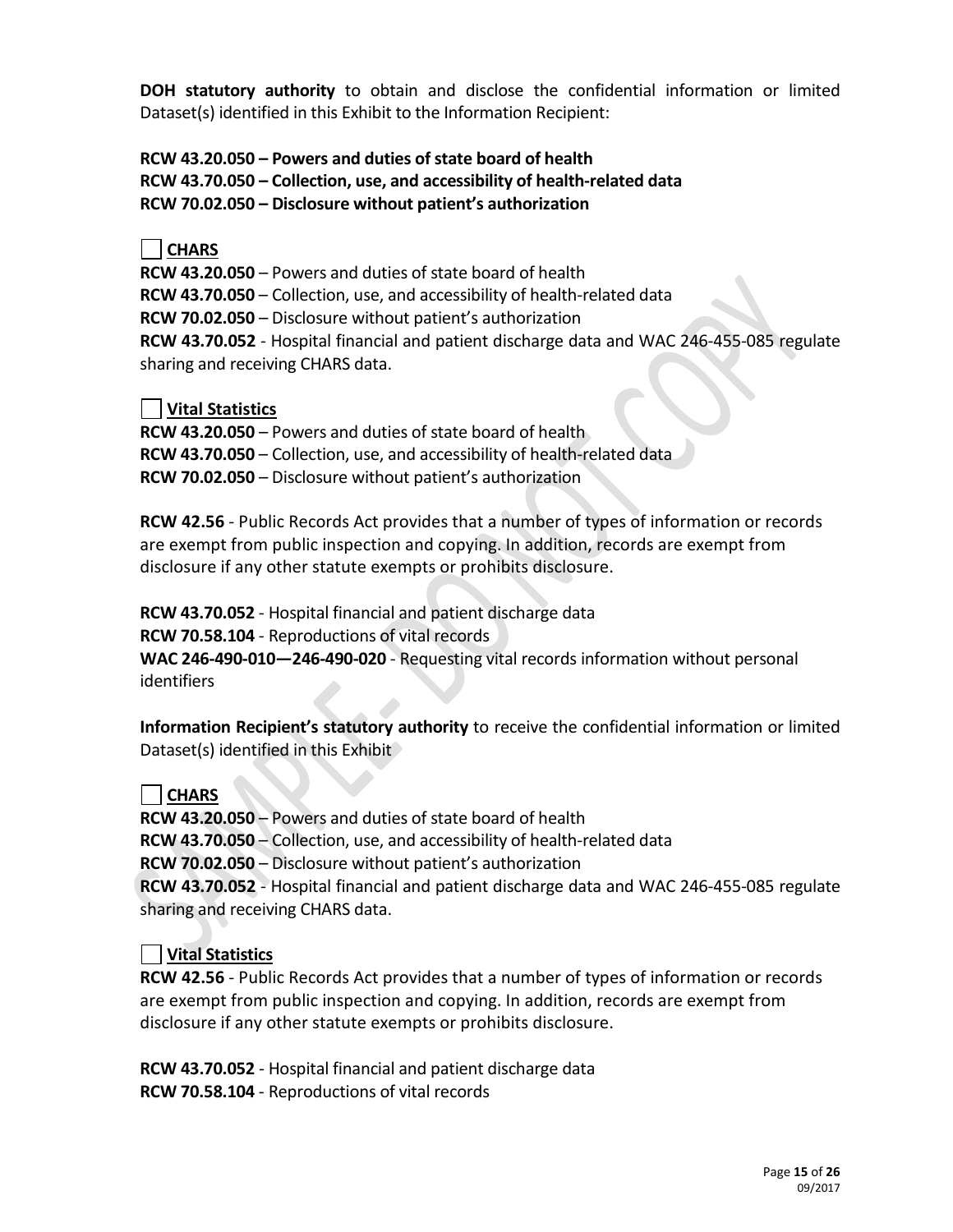**WAC 246-490-010—246-490-020** - Requesting vital records information without personal identifiers

# **5. ACCESS TO INFORMATION**

## METHOD OF ACCESS/TRANSFER

DOH Web Application (indicate application name):

- Washington State Secure File Transfer Service (sft.wa.gov)
- Encrypted CD/DVD or other storage device
- Health Information Exchange (HIE)\*\*
- Other: (describe the methods for access/transfer)\*\*

\*\*Note: DOH Chief Information Security Officer must approve prior to Agreement execution. DOH Chief Information Security Officer will send approval/denial directly to DOH Contracts Office and DOH Business Contact.

## FREQUENCY OF ACCESS/TRANSFER



One time: DOH shall deliver information by  $(insert date)$ 

Repetitive: frequency or dates **Exercise 20** (insert dates if applicable)

As available within the period of performance stated in section 2.

## **6. REIMBURSEMENT TO DOH**

Payment for services to create and provide the information is based on the actual expenses DOH incurs, including charges for research assistance when applicable.

# Billing Procedure

- Information Recipient agrees to pay DOH by check or account transfer within 30 calendar days of receiving the DOH invoice.
- Upon expiration of the Agreement, any payment not already made shall be submitted within 30 days after the expiration date or the end of the fiscal year, which is earlier.

Charges for the services to create and provide the information are:

\$50 per year per CHARS and Linked Birth-CHARS data file

 $\frac{1}{2}$  \$20 per year per Vital Statistics data file

No charge.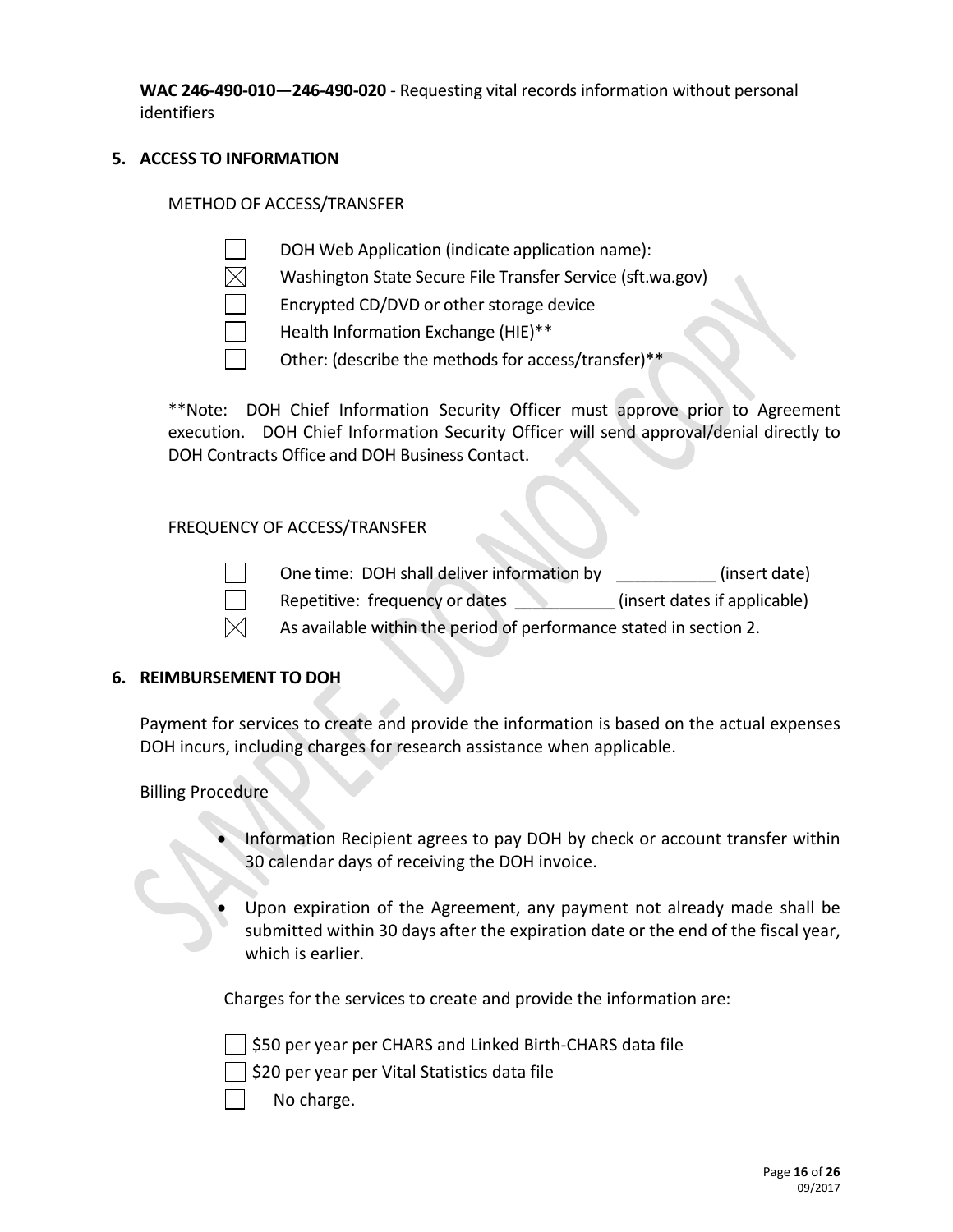# **7. DATA DISPOSITION**

Unless otherwise directed in writing by the DOH Business Contact, at the end of this Agreement, or at the discretion and direction of DOH, the Information Recipient shall:

- $\mathbf{L}$ Immediately destroy all copies of any data provided under this Agreement after it has been used for the purposes specified in the Agreement . Acceptable methods of destruction are described in Appendix B. Upon completion, the Information Recipient shall submit the attached Certification of Data Disposition (Appendix C) to the DOH Business Contact.
- $\blacksquare$ Immediately return all copies of any data provided under this Agreement to the DOH Business Contact after the data has been used for the purposes specified in the Agreement, along with the attached Certification of Data Disposition (Appendix C)
- $\boxtimes$ Retain the data for the purposes stated herein for a period of time not to exceed five (5) years (*e.g., one* year, etc.), after which Information Recipient shall destroy the data (as described below) and submit the attached Certification of Data Disposition (Appendix C) to the DOH Business Contact.

Other (Describe):

#### **8. RIGHTS IN INFORMATION**

 $\sim$  1

Information Recipient agrees to provide, if requested, copies of any research papers or reports prepared as a result of access to DOH information under this Agreement for DOH review prior to publishing or distributing.

In no event shall the Information Provider be liable for any damages, including, without limitation, damages resulting from lost information or lost profits or revenue, the costs of recovering such Information, the costs of substitute information, claims by third parties or for other similar costs, or any special, incidental, or consequential damages, arising out of the use of the information. The accuracy or reliability of the Information is not guaranteed or warranted in any way and the information Provider's disclaim liability of any kind whatsoever, including, without limitation, liability for quality, performance, merchantability and fitness for a particular purpose arising out of the use, or inability to use the information.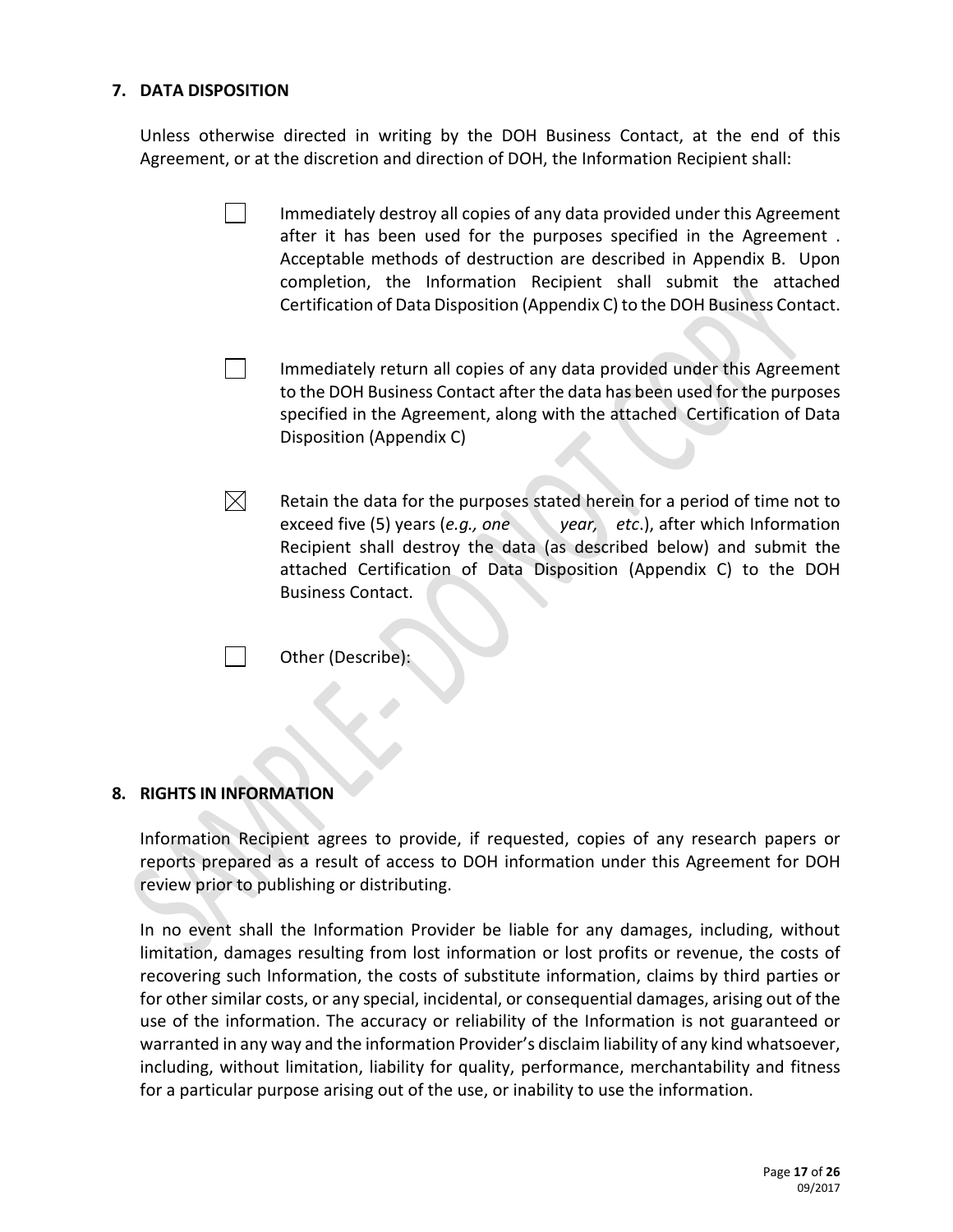$\Box$  If checked, please submit the following:

• Copies of (insert list of items) to the attention of: (insert name of DOH employee) at (insert address to which material is sent)

## **9. ALL WRITINGS CONTAINED HEREIN**

This Agreement and attached Exhibit(s) contains all the terms and conditions agreed upon by the parties. No other understandings, oral or otherwise, regarding the subject matter of this Agreement and attached Exhibit(s) shall be deemed to exist or to bind any of the parties hereto.

**IN WITNESS WHEREOF, the parties have executed this Exhibit as of the date of last signature below.**

 $\sim$  . The contract of the contract of the contract of the contract of the contract of the contract of the contract of the contract of the contract of the contract of the contract of the contract of the contract of the co

\_\_\_\_\_\_\_\_\_\_\_\_\_\_\_\_\_\_\_\_\_\_\_\_\_\_\_\_\_\_\_\_\_ \_\_\_\_\_\_\_\_\_\_\_\_\_\_\_\_\_\_\_\_\_\_\_\_\_\_\_\_\_

## **INFORMATION PROVIDER INFORMATION RECIPIENT**

State of Washington Department of Health

\_\_\_\_\_\_\_\_\_\_\_\_\_\_\_\_\_\_\_\_\_\_\_\_\_\_\_\_\_\_\_\_\_\_ \_\_\_\_\_\_\_\_\_\_\_\_\_\_\_\_\_\_\_\_\_\_\_\_\_\_\_\_\_

Date Date

Signature Signature Signature Signature Signature Signature Signature Signature Signature Signature Signature

Print Name Print Name Print Name Print Name Print Name Print Name Print Name Print Name Print Name Print Name Print Name Print Name Print Name Print Name Print Name Print Name Print Name Print Name Print Name Print Name Pr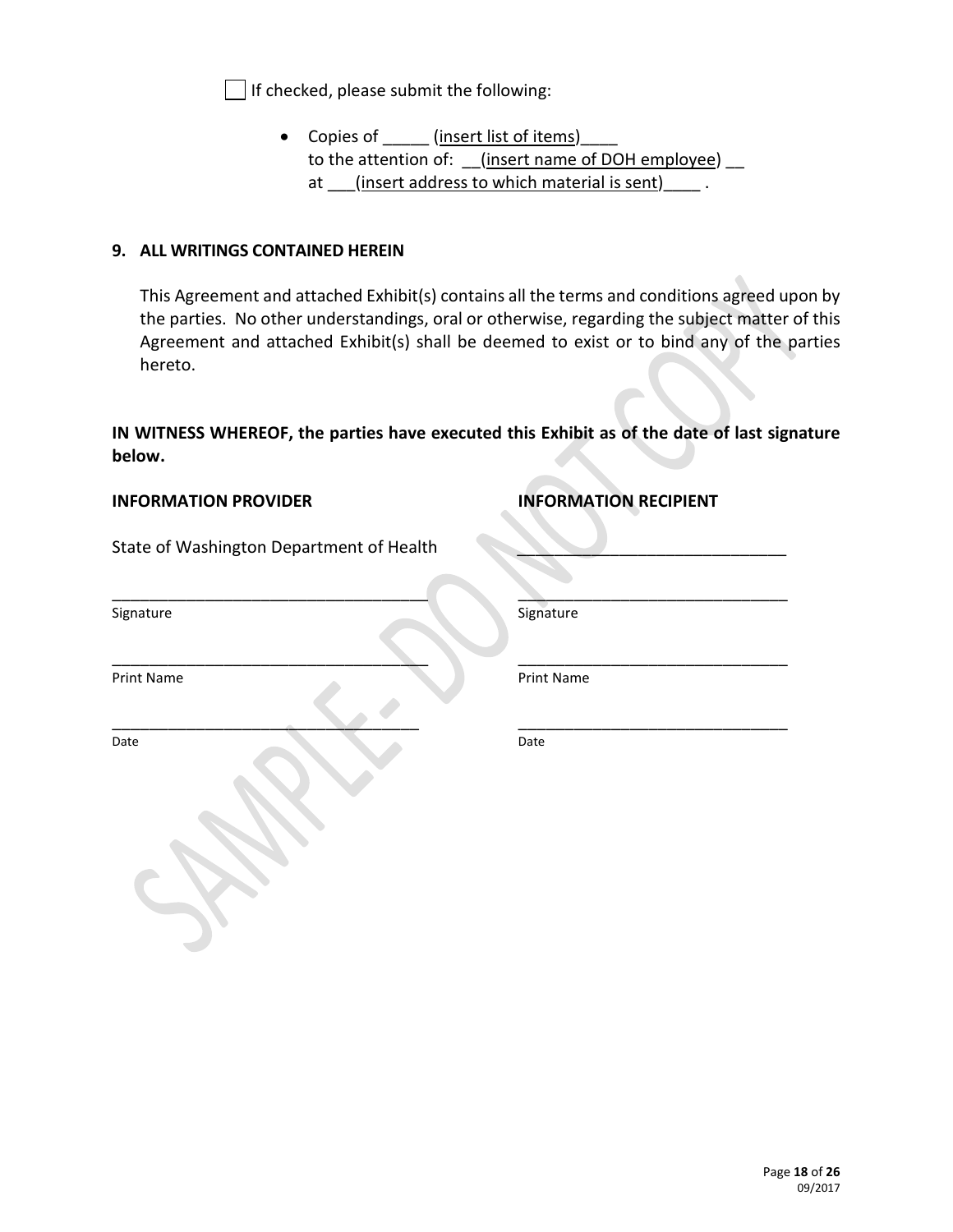## **APPENDIX A**

### **USE AND DISCLOSURE OF CONFIDENTIAL INFORMATION**

People with access to confidential information are responsible for understanding and following the laws, policies, procedures, and practices governing it. Below are key elements:

## A. CONFIDENTIAL INFORMATION

Confidential information is information federal and state law protects from public disclosure. Examples of confidential information are social security numbers, and healthcare information that is identifiable to a specific person under RCW 70.02. The general public disclosure law identifying exemptions is RCW 42.56.

## B. ACCESS AND USE OF CONFIDENTIAL INFORMATION

- 1. Access to confidential information must be limited to people whose work specifically requires that access to the information.
- 2. Use of confidential information is limited to purposes specified elsewhere in this Agreement.

## C. DISCLOSURE OF CONFIDENTIAL INFORMATION

- 1. An Information Recipient may disclose an individual's confidential information received or created under this Agreement to that individual or that individual's personal representative consistent with law.
- 2. An Information Recipient may disclose an individual's confidential information, received or created under this Agreement only as permitted under the *Re-Disclosure of Information* section of the Agreement, and as state and federal laws allow.

# D. CONSEQUENCES OF UNAUTHORIZED USE OR DISCLOSURE An Information Recipient's unauthorized use or disclosure of confidential information is the basis for the Information Provider immediately terminating the Agreement. The Information Recipient may also be subject to administrative, civil and criminal penalties identified in law.

E. ADDITIONAL DATA USE RESTRICTIONS: (if necessary)

| Signature:  | Date:  |  |
|-------------|--------|--|
| Print Name: | Title: |  |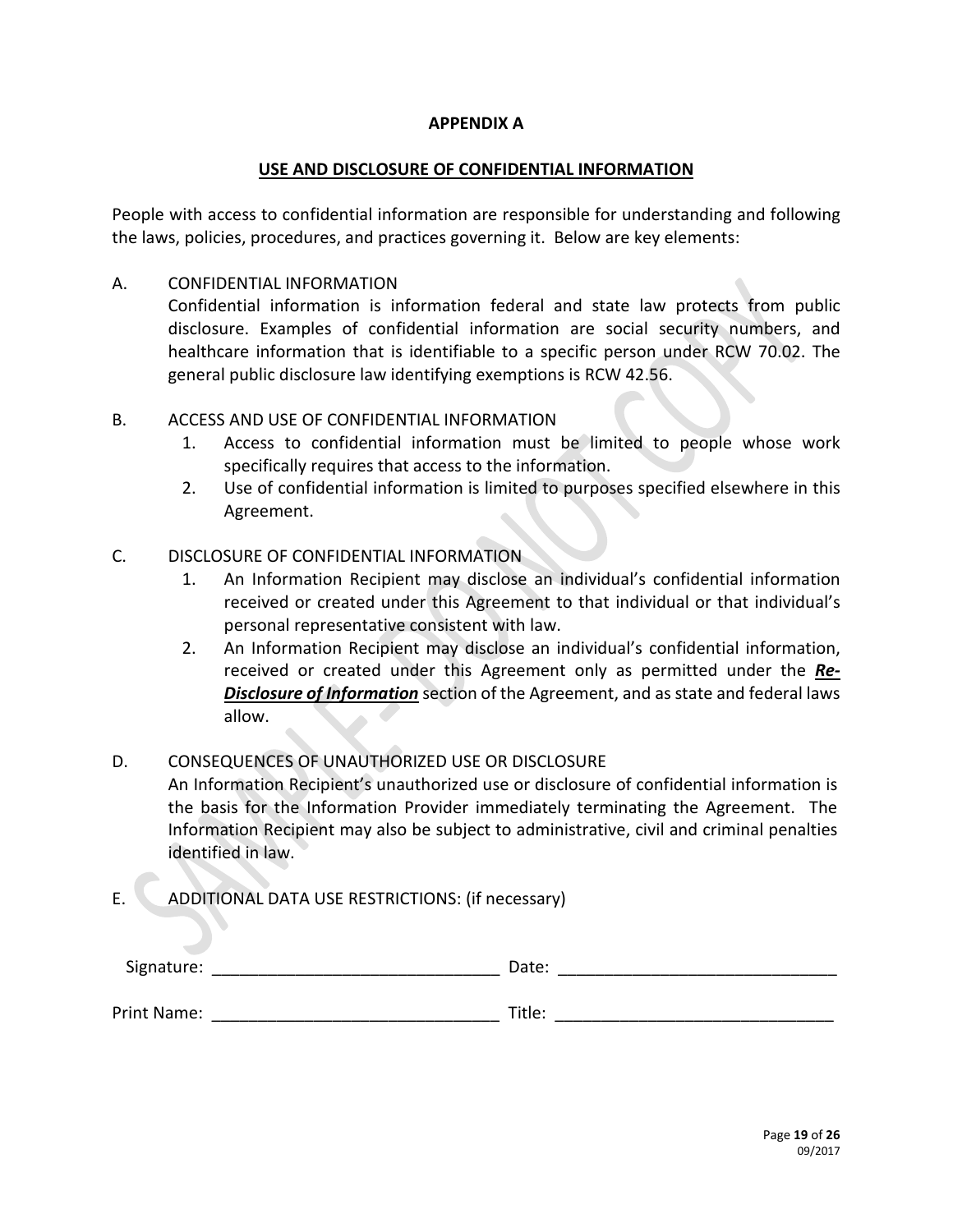## **APPENDIX B**

## **DATA SECURITY REQUIREMENTS**

## **Protection of Data**

The Information Recipient agrees to store information received under this Agreement (the data) within the United States on one or more of the following media, and to protect it as described below:

## **A. Passwords**

- 1. Passwords must always be encrypted. When stored outside of the authentication mechanism, passwords must be in a secured environment that is separate from the data and protected in the same manner as the data. For example passwords stored on mobile devices or portable storage devices must be protected as described under section *F. Data storage on mobile devices or portable storage media*.
- 2. Complex Passwords are:
	- At least 8 characters in length .
	- Contain at least three of the following character classes: uppercase letters, lowercase letters, numerals, special characters.
	- Do not contain the user's name, user ID or any form of their full name.
	- Do not consist of a single complete dictionary word, but can include a passphrase.
	- Changed at least every 120 days.
- **B. Hard disk drives –** Data stored on workstation hard disks:
	- 1. The data must be encrypted as described under section *F. Data storage on mobile devices or portable storage media*. Encryption is not required when Potentially Identifiable Information is stored temporarily on local workstation hard disks. Temporary storage is thirty (30) days or less.
	- 2. Access to the data is restricted to authorized users by requiring logon to the local workstation using a unique user ID and Complex Password, or other authentication mechanisms which provide equal or greater security, such as biometrics or smart cards. Accounts must lock after 5 unsuccessful access attempts and remain locked for at least 15 minutes, or require administrator reset.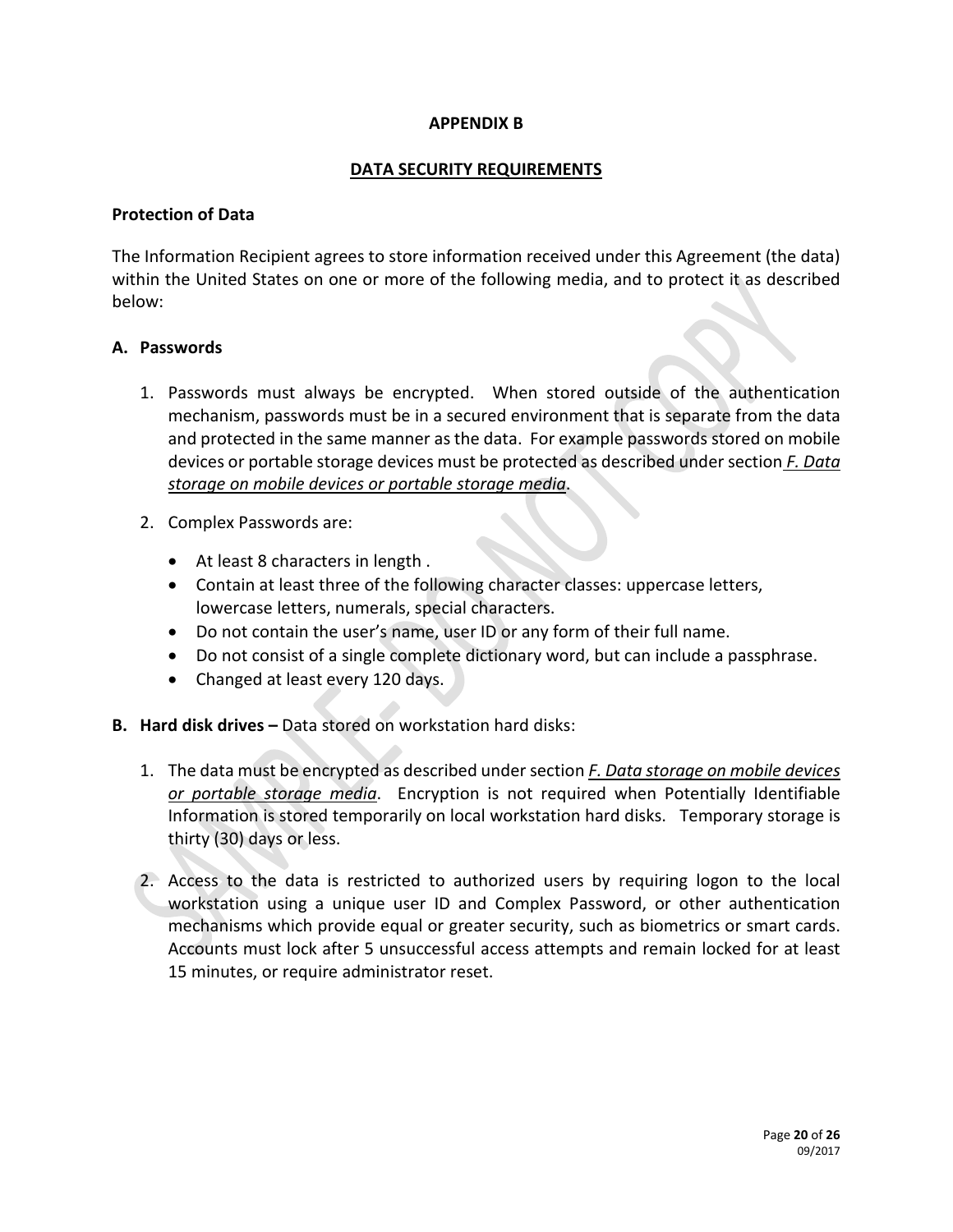# **C. Network server and storage area networks (SAN)**

- 1. Access to the data is restricted to authorized users through the use of access control lists which will grant access only after the authorized user has authenticated to the network.
- 2. Authentication must occur using a unique user ID and Complex Password, or other authentication mechanisms which provide equal or greater security, such as biometrics or smart cards. Accounts must lock after 5 unsuccessful access attempts, and remain locked for at least 15 minutes, or require administrator reset.
- 3. The data are located in a secured computer area, which is accessible only by authorized personnel with access controlled through use of a key, card key, or comparable mechanism.
- 4. If the servers or storage area networks are not located in a secured computer area **or** if the data is classified as Confidential or Restricted it must be encrypted as described under *F. Data storage on mobile devices or portable storage media*.

# **D. Optical discs (CDs or DVDs)**

- 1. Optical discs containing the data must be encrypted as described under *F. Data storage on mobile devices or portable storage media*.
- 2. When not in use for the purpose of this Agreement, such discs must be locked in a drawer, cabinet or other physically secured container to which only authorized users have the key, combination or mechanism required to access the contents of the container.

## **E. Access over the Internet or the State Governmental Network (SGN).**

- 1. When the data is transmitted between DOH and the Information Recipient, access is controlled by the DOH, who will issue authentication credentials.
- 2. Information Recipient will notify DOH immediately whenever:
	- a) An authorized person in possession of such credentials is terminated or otherwise leaves the employ of the Information Recipient;
	- b) Whenever a person's duties change such that the person no longer requires access to perform work for this Contract.
- 3. The data must not be transferred or accessed over the Internet by the Information Recipient in any other manner unless specifically authorized within the terms of the Agreement.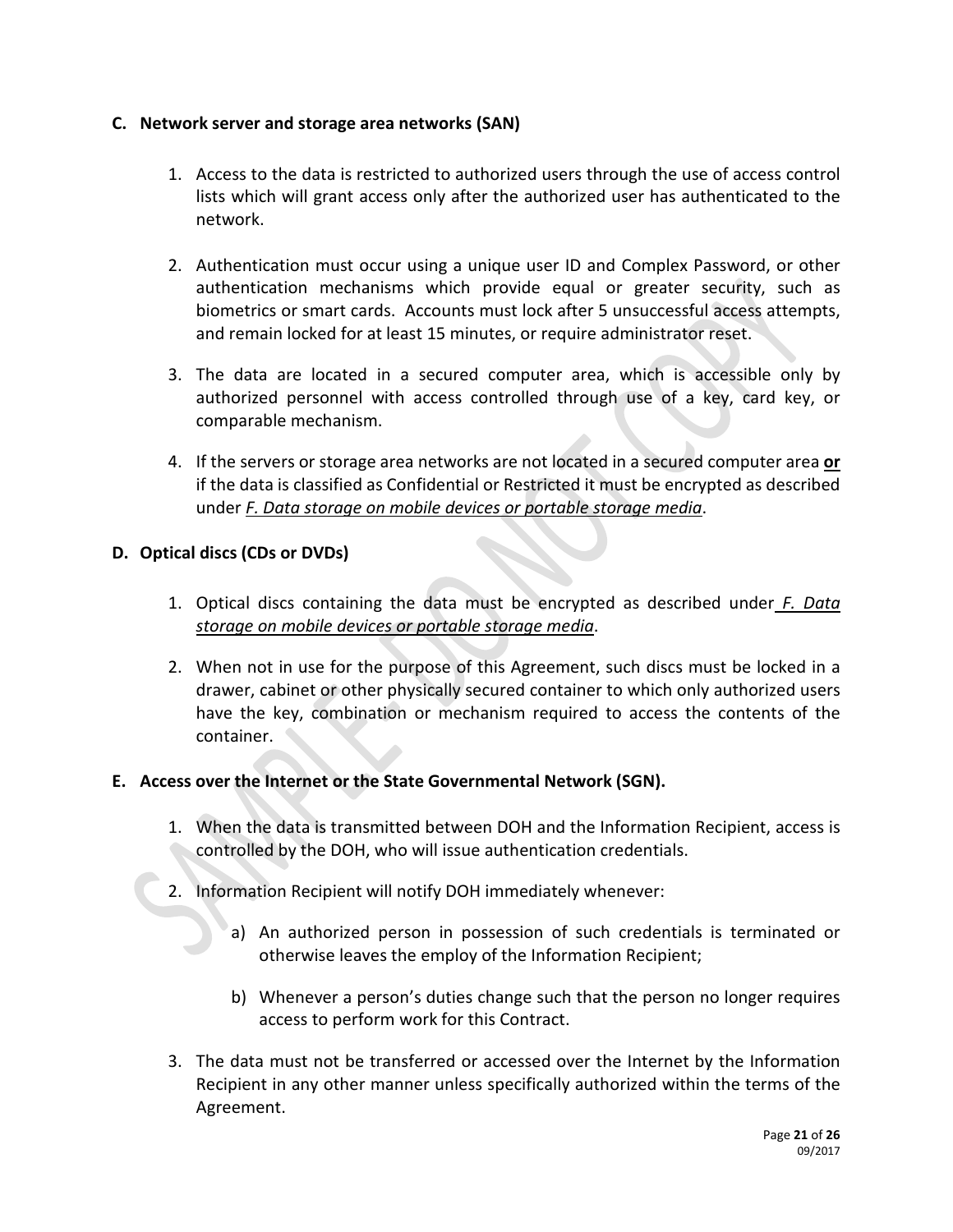- a) If so authorized the data must be encrypted during transmissions using a key length of at least 128 bits. Industry standard mechanisms and algorithms, such as those validated by the National Institute of Standards and Technology (NIST) are required.
- b) Authentication must occur using a unique user ID and Complex Password (of at least 10 characters). When the data is classified as Confidential or Restricted, authentication requires secure encryption protocols and multifactor authentication mechanisms, such as hardware or software tokens, smart cards, digital certificates or biometrics.
- c) Accounts must lock after 5 unsuccessful access attempts, and remain locked for at least 15 minutes, or require administrator reset.

# **F. Data storage on mobile devices or portable storage media**

- 1. Examples of mobile devices are: smart phones, tablets, laptops, notebook or netbook computers, and personal media players.
- 2. Examples of portable storage media are: flash memory devices (e.g. USB flash drives), and portable hard disks.
- 3. The data must not be stored by the Information Recipient on mobile devices or portable storage media unless specifically authorized within the terms of this Agreement. If so authorized:
	- a) The devices/media must be encrypted with a key length of at least 128 bits, using industry standard mechanisms validated by the National Institute of Standards and Technologies (NIST).
		- Encryption keys must be stored in a secured environment that is separate from the data and protected in the same manner as the data.
	- b) Access to the devices/media is controlled with a user ID and a Complex Password (of at least 6 characters), or a stronger authentication method such as biometrics.
	- c) The devices/media must be set to automatically wipe or be rendered unusable after no more than 10 failed access attempts.
	- d) The devices/media must be locked whenever they are left unattended and set to lock automatically after an inactivity activity period of 3 minutes or less.
	- e) The data on these mobile devices/media must not be stored in the Cloud. This includes device backups.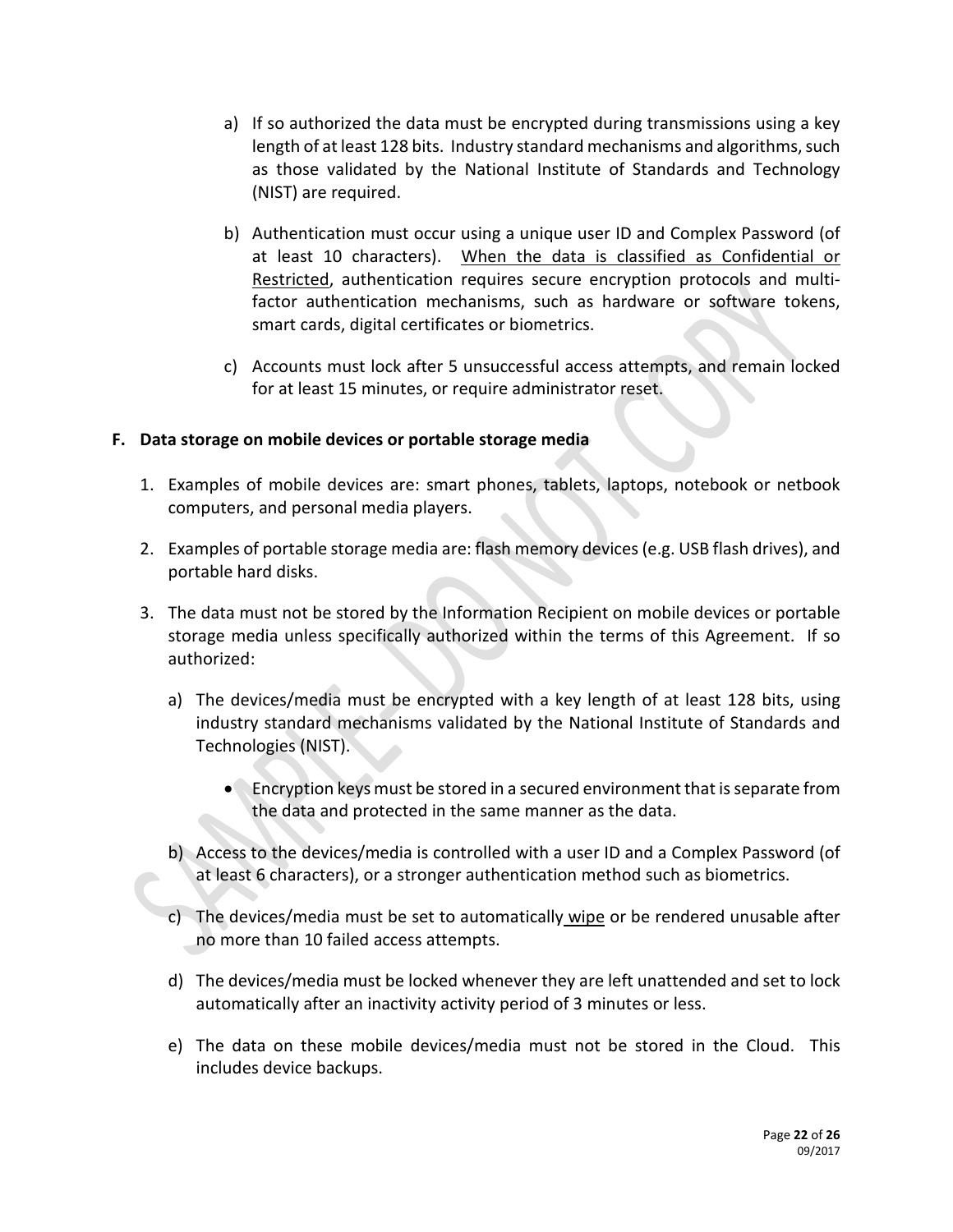- f) The devices/ media must be physically protected by:
	- Storing them in a secured and locked environment when not in use;
	- Using check-in/check-out procedures when they are shared; and
	- Taking frequent inventories.
- 4. When passwords and/or encryption keys are stored on mobile devices or portable storage media they must be encrypted and protected as described in this section.

## **G. Backup Media**

The data may be backed up as part of Information Recipient's normal backup process provided that the process includes secure storage and transport, and the data is encrypted as described under *F. Data storage on mobile devices or portable storage media.*

## **H. Paper documents**

Paper records that contain data classified as Confidential or Restricted must be protected by storing the records in a secure area which is only accessible to authorized personnel. When not in use, such records is stored in a locked container, such as a file cabinet, locking drawer, or safe, to which only authorized persons have access.

## **I. Data Segregation**

- 1. The data must be segregated or otherwise distinguishable from all other data. This is to ensure that when no longer needed by the Information Recipient, all of the data can be identified for return or destruction. It also aids in determining whether the data has or may have been compromised in the event of a security breach.
- 2. When it is not feasible or practical to segregate the data from other data, then *all* commingled data is protected as described in this Exhibit.

## **J. Data Disposition**

If data destruction is required by the Agreement, the data must be destroyed using one or more of the following methods:

| Data stored on: | Is destroyed by:                                                                                                                     |
|-----------------|--------------------------------------------------------------------------------------------------------------------------------------|
| Hard disks      | Using a "wipe" utility which will overwrite the data at<br>least three (3) times using either random or single<br>character data, or |
|                 | Degaussing sufficiently to ensure that the data cannot<br>be reconstructed, or                                                       |
|                 | Physically destroying the disk, or                                                                                                   |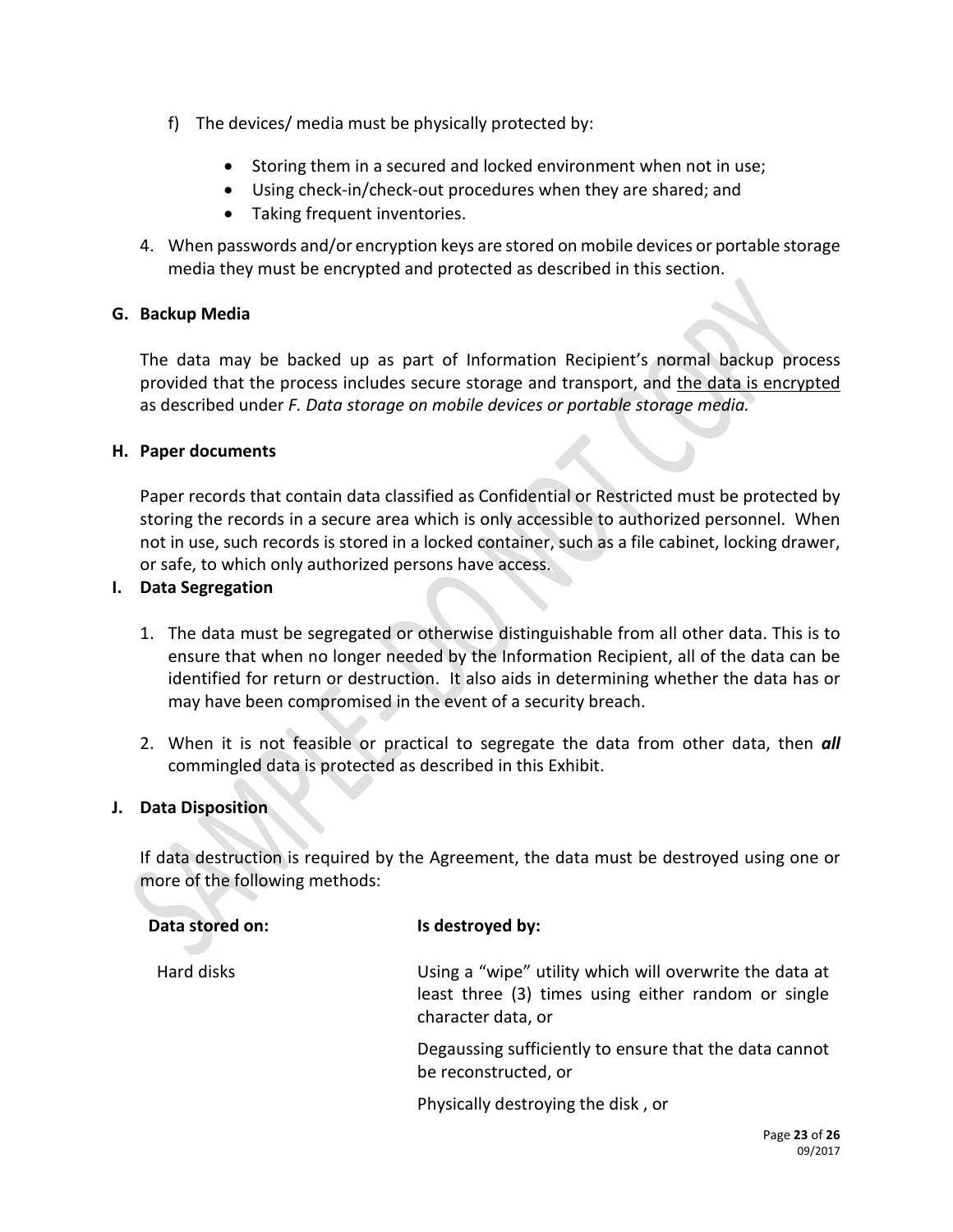|                                                                                                    | Delete the data and physically and logically secure data<br>storage systems that continue to be used for the<br>storage of Confidential or Restricted information to<br>prevent any future access to stored information. One<br>or more of the preceding methods is performed before<br>transfer or surplus of the systems or media containing<br>the data. |
|----------------------------------------------------------------------------------------------------|-------------------------------------------------------------------------------------------------------------------------------------------------------------------------------------------------------------------------------------------------------------------------------------------------------------------------------------------------------------|
| Paper documents with                                                                               | On-site shredding, pulping, or incineration, or                                                                                                                                                                                                                                                                                                             |
| <b>Confidential or Restricted</b><br>information                                                   | Recycling through a contracted firm provided the<br>Contract with the recycler is certified for the secure<br>destruction of confidential information.                                                                                                                                                                                                      |
| Optical discs (e.g. CDs or DVDs)                                                                   | Incineration, shredding, or completely defacing the<br>readable surface with a course abrasive.                                                                                                                                                                                                                                                             |
| Magnetic tape                                                                                      | Degaussing, incinerating or crosscut shredding.                                                                                                                                                                                                                                                                                                             |
| Removable media (e.g. floppies,<br>USB flash drives, portable hard<br>disks, Zip or similar disks) | Using a "wipe" utility which will overwrite the data at<br>least three (3) times using either random or single<br>character data.                                                                                                                                                                                                                           |
|                                                                                                    | Physically destroying the disk.                                                                                                                                                                                                                                                                                                                             |
|                                                                                                    | Degaussing magnetic media sufficiently to ensure that<br>the data cannot be reconstructed.                                                                                                                                                                                                                                                                  |
|                                                                                                    |                                                                                                                                                                                                                                                                                                                                                             |

# **K. Notification of Compromise or Potential Compromise**

z,

The compromise or potential compromise of the data is reported to DOH at dohprivacyofficer@doh.wa.gov, within two (2) business days of discovery.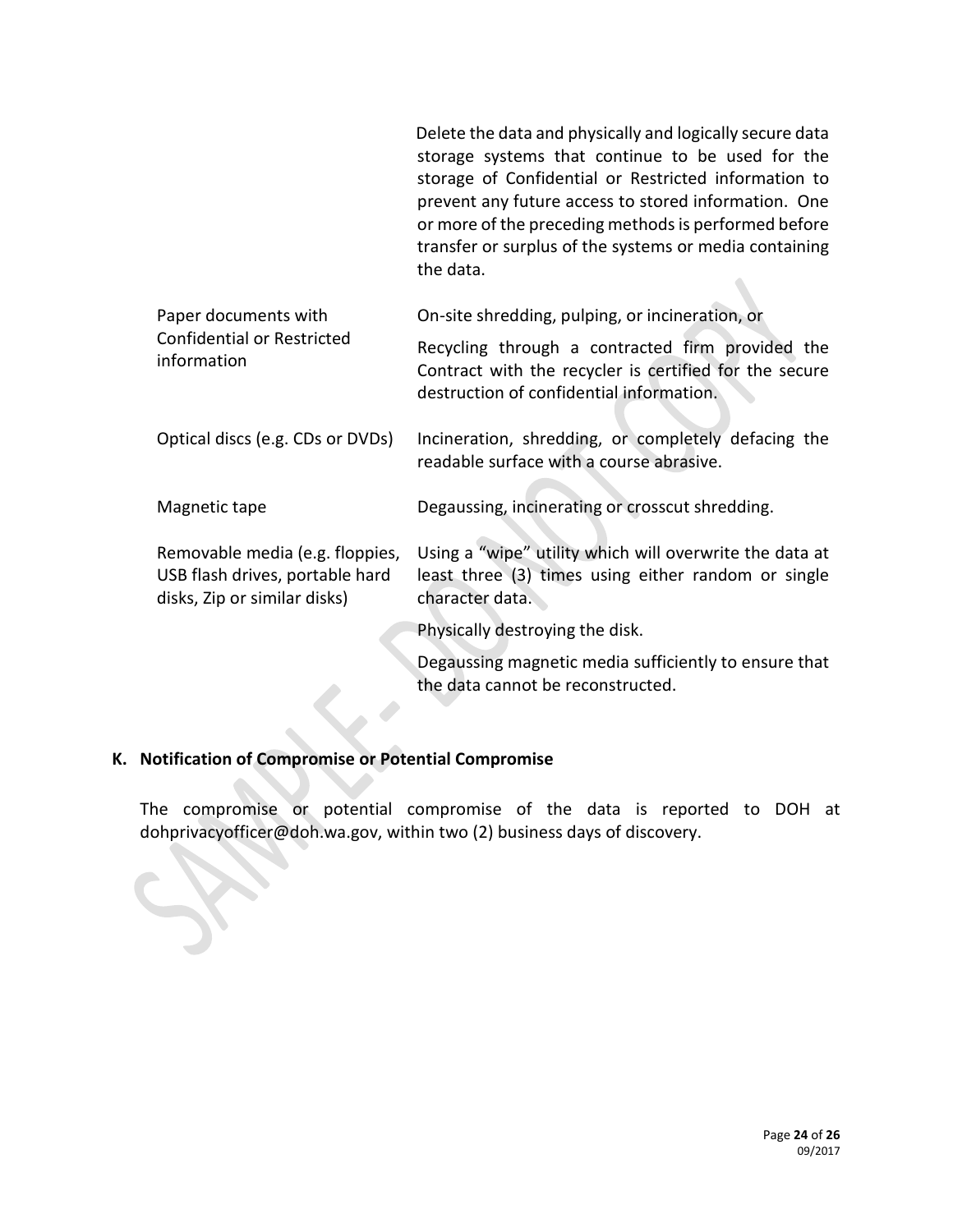# **APPENDIX C**

# **CERTIFICATION OF DATA DISPOSITION**

| Date of Disposition                                                                                                                                                                                                                                                                                                                                                                                                                                                      |
|--------------------------------------------------------------------------------------------------------------------------------------------------------------------------------------------------------------------------------------------------------------------------------------------------------------------------------------------------------------------------------------------------------------------------------------------------------------------------|
| All copies of any Datasets related to agreement DOH# have been deleted from<br>all data storage systems. These data storage systems continue to be used for the storage<br>of confidential data and are physically and logically secured to prevent any future access<br>to stored information. Before transfer or surplus, all data will be eradicated from these<br>data storage systems to effectively prevent any future access to previously stored<br>information. |
| All copies of any Datasets related to agreement DOH# have been eradicated from<br>all data storage systems to effectively prevent any future access to the previously stored<br>information.                                                                                                                                                                                                                                                                             |
| All materials and computer media containing any data related to agreement DOH<br>#______ have been physically destroyed to prevent any future use of the materials and<br>media.                                                                                                                                                                                                                                                                                         |
| All paper copies of the information related to agreement DOH # have been<br>destroyed on-site by cross cut shredding.                                                                                                                                                                                                                                                                                                                                                    |
| All copies of any Datasets related to agreement DOH # that have not been<br>disposed of in a manner described above, have been returned to DOH.                                                                                                                                                                                                                                                                                                                          |
| Other                                                                                                                                                                                                                                                                                                                                                                                                                                                                    |
| The data recipient hereby certifies, by signature below, that the data disposition requirements<br>as provided in agreement DOH # _________, Section C, item B Disposition of Information, have<br>been fulfilled as indicated above.                                                                                                                                                                                                                                    |

Signature of data recipient Date

Print Name